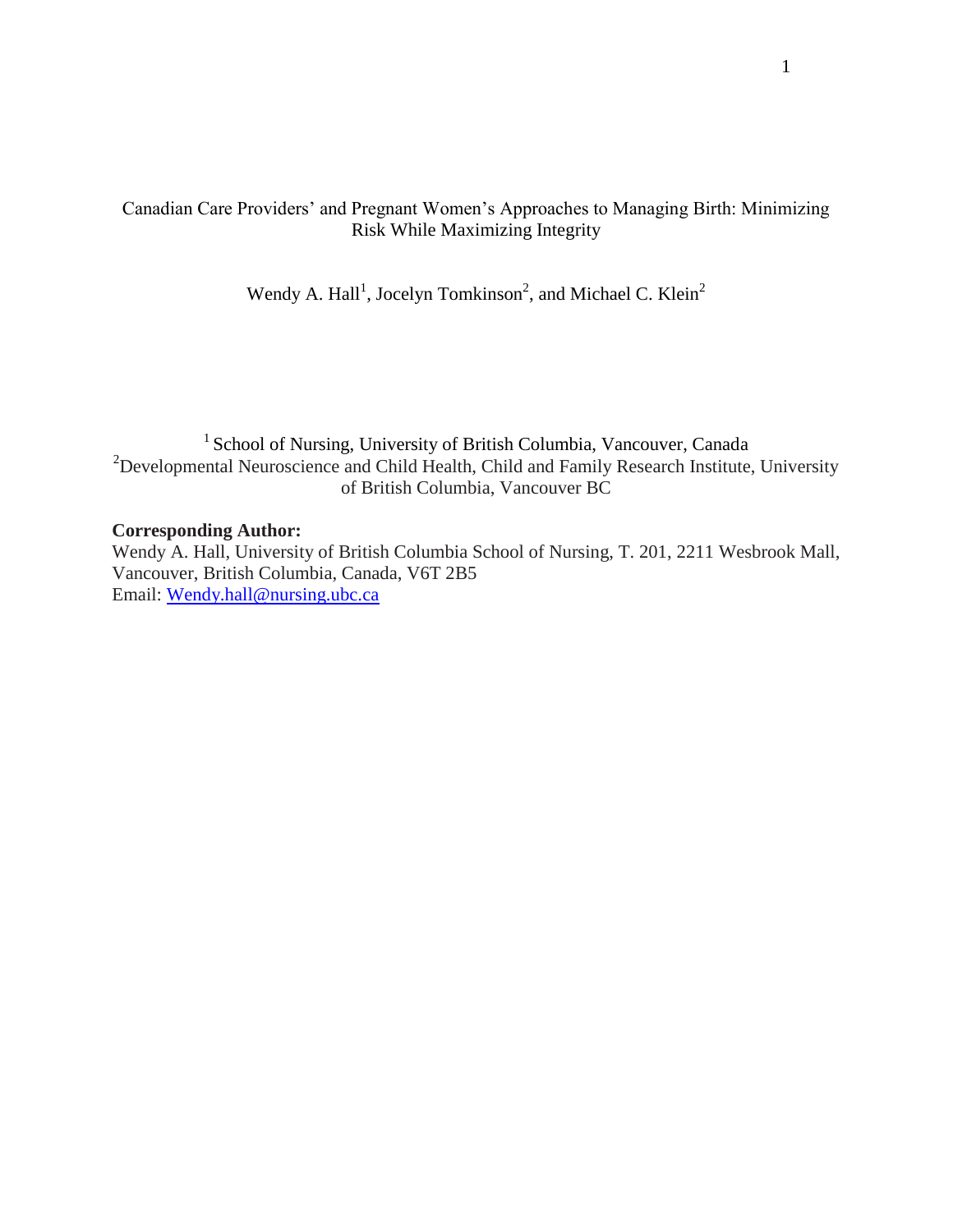## **Abstract**

We employed grounded theory to explain how Canadian pregnant women and care providers manage birth. The sample comprised 9 pregnant women and 56 intrapartum care providers (family doctors, midwives, nurses, obstetricians, and doulas [individuals providing labor support]). We collected data from 2008 - 2009 using focus groups that included care providers and pregnant women. Using concurrent data collection and analysis, we generated the core category: minimizing risk while maximizing integrity. Women and providers used strategies to minimize risk and maximize integrity, which included accepting or resisting recommendations for surveillance and recommendations for interventions and plotting courses versus letting events unfold. Strategies were influenced by evidence, relationships, and local health cultures and led to feelings of weakness or strength and confidence or uncertainty and differing power and responsibility-sharing arrangements. The findings highlight difficulties resisting surveillance and interventions in a risk-adverse culture and the need for attention to processes of giving birth.

## **Keywords**

childbirth; grounded theory; health care professionals; pregnancy; women's issues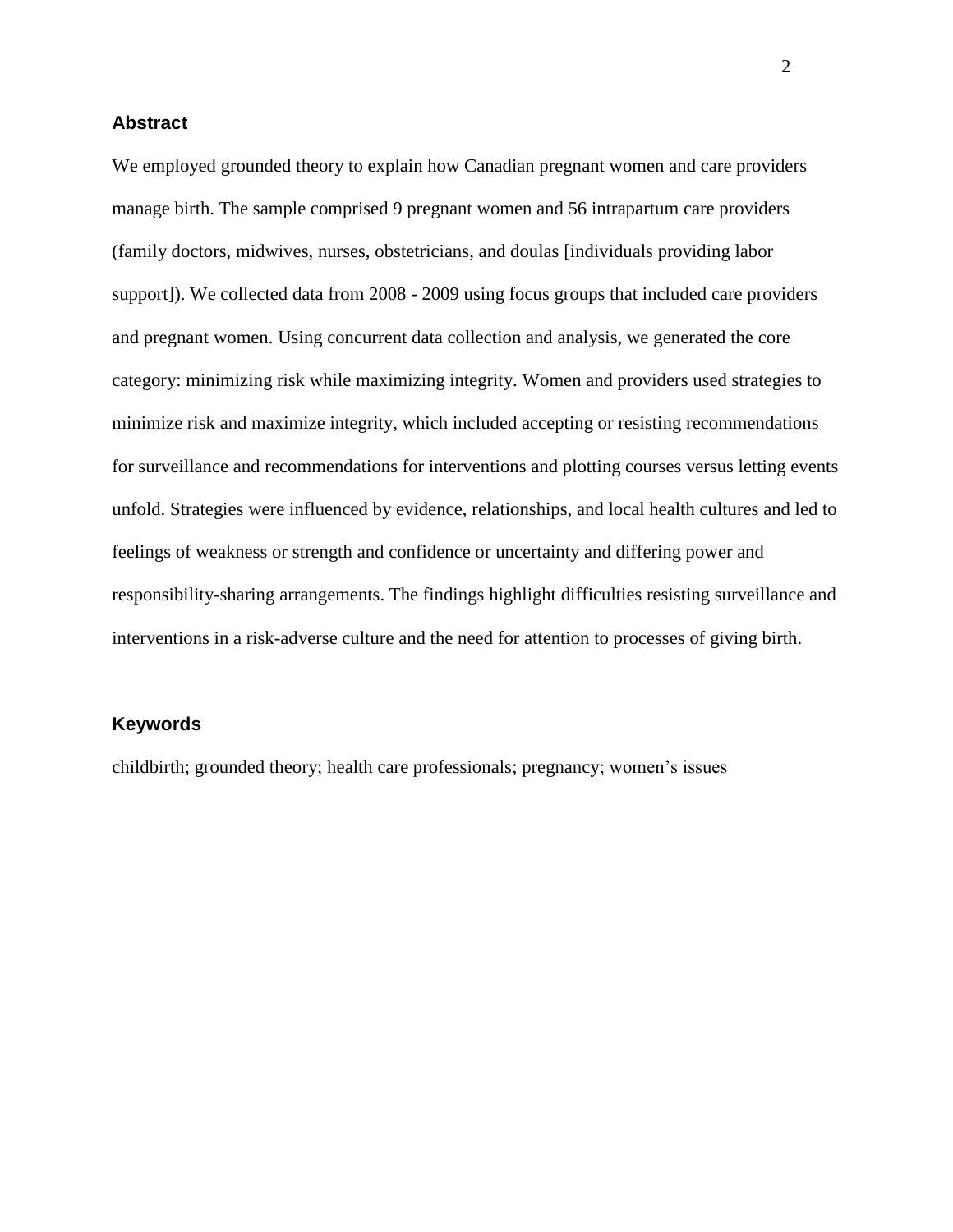Cesarean section rates are reaching or exceeding 30% in some Canadian jurisdictions (Canadian Institute of Health Information, 2009). Forty-five percent of Canadian women reported interventions to start labor; 63% reported continuous electronic fetal monitoring (Public Health Agency of Canada, 2009). The medicalization of pregnancy has developed along with sophisticated technologies of surveillance and intervention and increasing societal concern with risk (Cahill, 2001). The dominance of a risk-averse approach to childbirth has been linked to unnecessary increases in intrapartum interventions (Downe, Simpson, & Trafford, 2007). Adam and Van Loon (2000) referred to risk as manufacturing uncertainties with consequences to life in the form of potential harm, danger, or threat. When risk is transformed into embodied danger invisible threats become tangible, but risks are open to social definition and construction (Adam & Van Loon, 2000).

Health care providers vary in their views of risk associated with birth interventions. A survey of Canadian obstetricians ( $n = 549$ ) indicated, compared with other maternity care providers, they held the most favorable attitudes to epidural anesthesia and the least favorable attitudes toward reducing the cesarean section rate and maternal roles in the birth process and birth plans (Klein et al., 2009). Canadian family practitioners' attitudes indicated those practitioners who provided intrapartum care generally regarded routine labor interventions negatively but home birth as inherently risky (Klein et al., 2010). In comparison to attitudes of obstetricians and general practitioners, Canadian nurses reported more negative attitudes towards intervention and less negative attitudes towards home birth and vaginal birth than physicians (Klein et al., 2009). Midwives have promoted labor and birth as normal physiological processes that require respect (Canadian Association of Midwives, 2004). In a Canadian study, midwives' attitudes indicated lack of support for intervention and strong support for alternative birth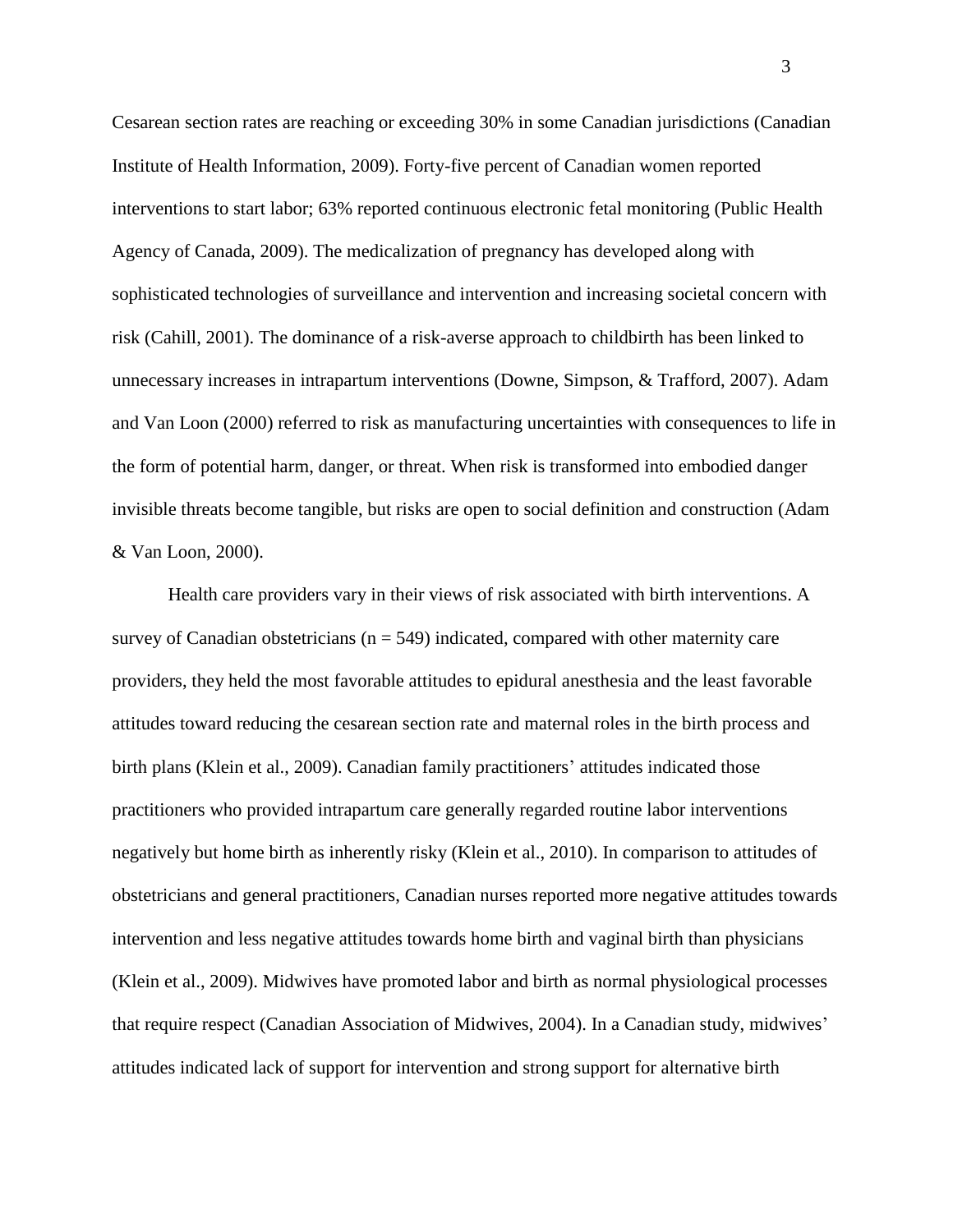settings to hospitals (McNiven et al., 2011). In a postal survey, Canadian doulas ( $n = 212$ ) indicated their concern about overuse of birth interventions and supporting women in labor by encouraging clients to request care providers to limit interventions (Eftekhary, Klein, & Xu, 2010).

Women have mixed views about birth interventions. In a comparison of two large survey samples, Canadian and American women's reports of their birth experiences revealed both groups relied heavily on physicians for information about pregnancy and birth, slightly less than 50% experienced attempted induction of labor, and almost 100% experienced electronic fetal monitoring (Declercq & Chalmers, 2008). Despite exposure to interventions, 80% of Canadian women surveyed indicated they were satisfied with their care and more than 80% of American women surveyed rated the quality of the US maternity system as high (Declercq & Chalmers, 2008). Australian women have overwhelmingly expressed a preference for vaginal birth, but also seemed poorly informed about the risks associated with cesarean sections (Gamble & Creedy, 2001). Results from a longitudinal mixed methods study of English women suggested women's preferences for mode of birth changed over time and were influenced by various knowledge sources, e.g., care providers, family, and the media (Kingdon et al., 2009).

Debate about interventions has often been positioned as respecting women's choice (Hannah, 2004). Placing the debate about risk in the context of women's choice overestimates women's power in clinical decision-making (Cherniak & Fisher, 2008) and shifts attention from risk to women's autonomy (Hewer, Boschma, & Hall, 2009). Increased surveillance and intervention have been justified to reduce risks to fetuses and newborns but health care providers have been positioned as underrating psychological, social, and cultural determinants of their actions (Cherniak & Fisher, 2008). Dynamics among women, health care providers, and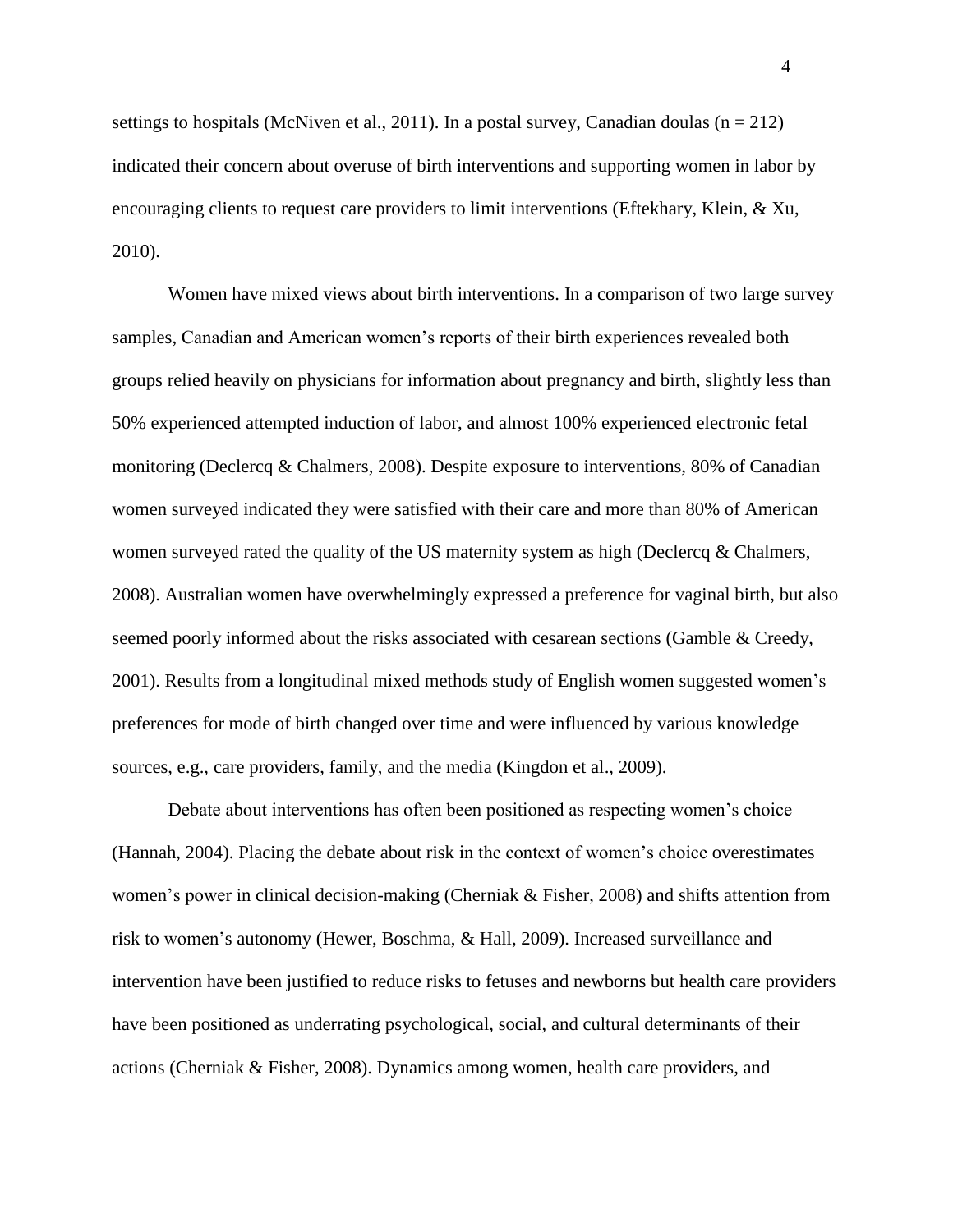institutional settings influence ways birth is managed (Kingdon et al., 2009; Martin, & Kasperski, 2010; Simpson, James, & Knox, 2006). Given the dearth of studies incorporating both care providers' and women's explanations about managing birth, it is important to understand their perspectives.

## **THEORETICAL FRAMEWORK**

Human action and interaction and construction of meaning are central to symbolic interactionism (SI; Blumer, 1969). People are viewed as thinking, acting, creative individuals who respond to the actions of others after interpreting their intent and actions (Blumer, 1969). SI also attends to social influences (Perinbanayagam, 1985). Power, as manifested in real situations, generates and shapes individual and social contexts or 'structures of society' (Dennis & Martin, 2005). SI sensitizes researchers to attend to women's and care providers' efforts to construct meanings associated with birth as they influence and are influenced by social context.

#### **METHOD**

We used Glaserian grounded theory as the study method (Glaser, 1978, 1992; Glaser & Strauss, 1967). Researchers who use grounded theory develop a core category that represents how participants manage the central problem they have defined. The central question was: How do care providers and pregnant women manage birth? Applying grounded theory results in explanations of relationships among categories associated with a core category grounded in participants' data (Glaser, 1992).

#### *SAMPLE*

We conducted the study in five large to mid-sized Canadian cities. Care providers and nulliparous women who spoke English (or French in one city) and were actively engaged in seeking or providing care for birth met the inclusion criteria. Current clients of participating care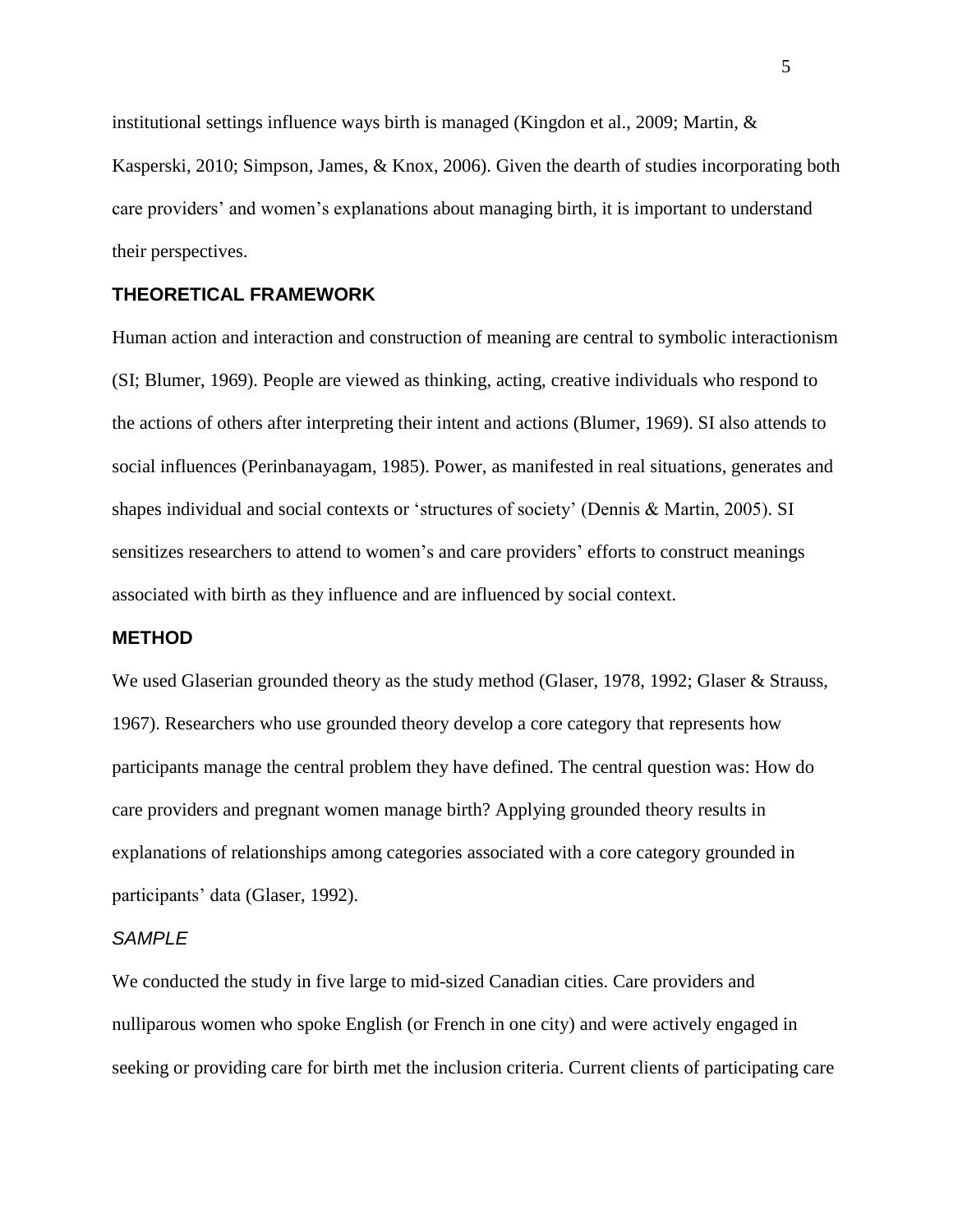providers were excluded. We began the study with purposeful sampling, by recruiting participants who could provide rich data for the topic (Coyne, 1997). As the first author developed categories from codes, she used theoretical sampling for data to further develop categories and their relationships (Glaser, 1978). Grounded theory studies do not require large sample sizes (Charmaz, 2006); small sample sizes provide potential for increasing rapport between researchers and participants and in-depth exploration of research questions (Charmaz, 2006). Researcher-participant rapport is imperative for exploring sensitive topics, such as managing birth.

The sample consisted of 9 pregnant women approaching their first birth and 56 care providers. The pregnant women ranged in age from 23 to 43 (mean = 31.7); all were in a relationships with a partner. Two self-identified as European, 2 as Canadian, and 5 as White. They ranged from 18 to 35 weeks pregnant (mean = 33 weeks). Six pregnant women had a bachelor's degree, two had completed high school, and one had a master's degree. Three women were receiving midwifery care and 6 were receiving care from an obstetrician. Two women planned to give birth at home and seven in hospital. Five women had taken prenatal classes.

Of the 56 care providers who participated there were: 16 family doctors, 12 midwives, 12 nurses, 5 obstetricians, and 11 doulas. The care providers ranged in age from 27 to 64 years (mean  $= 41.7$ ) with 50 women and 6 men. The providers self-identified as White (n = 24), French Canadian (n = 5), European (n = 6), Chinese (n = 2), Haitian (n = 1), Black (n = 1), Canadian ( $n = 11$ ), Vietnamese ( $n = 1$ ), and South Asian ( $n = 1$ ). Forty care providers were living with a partner, 9 were single, 4 were divorced, and 2 were separated. Forty-two care providers indicated they had given birth; 13 had not. Thirty-nine care providers practiced only in hospitals, 9 practiced in homes and hospitals, and 8 practiced in a combination of clinics and hospitals. To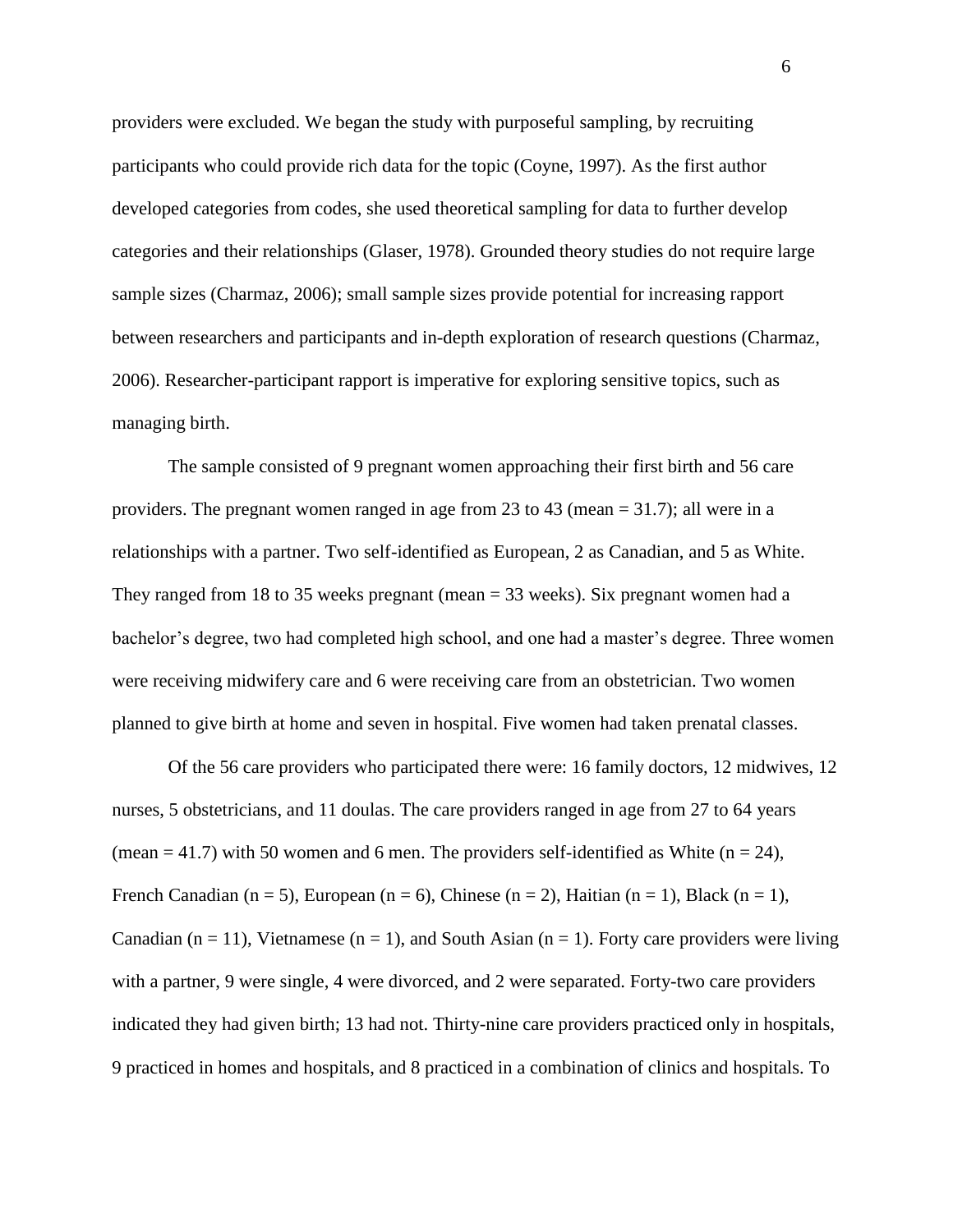demonstrate respect for all providers, none of the quotations are identified by discipline. All references to city names and places have been removed from the quotations.

#### *STUDY PROCEDURES*

We received permission to conduct the study from the University of British Columbia Behavioral Ethics Review Board. Care providers in a variety of cities distributed a letter explaining the study to potential participants. No ethical review was undertaken in local settings because participants were recruited by independent practitioners rather than through institutions. For example, a midwife recruited participants in one city. We reviewed the consent form with all study participants prior to the focus group interviews; all participants provided written consent to participate in the study.

We carried out data gathering concurrently with data analysis. Short demographic questionnaires and focus groups were modes of data collection. In 2008-2009, the authors completed five focus group interviews in 4 provinces, with one interview conducted by a French Canadian colleague. We held focus groups, lasting between 2 and 3 hours, in community settings and provided food for participants. The focus groups varied in composition but could include all eligible care providers (nurses, physicians, midwives, and doulas) and pregnant women. Our intent was to approximate the team providing care for women, including pregnant women who are purported to be at the center of care. Women regularly receive care from mixed groups of care providers which makes their collective data important to understanding representations of birth and how birth is managed. One focus group was conducted in French and translated into English for analytic purposes by native francophone assistants with maternity care experience.

Focus groups can provide a safe environment for exchange of ideas, where participants' beliefs and attitudes are not challenged or belittled; participants find the experience more

7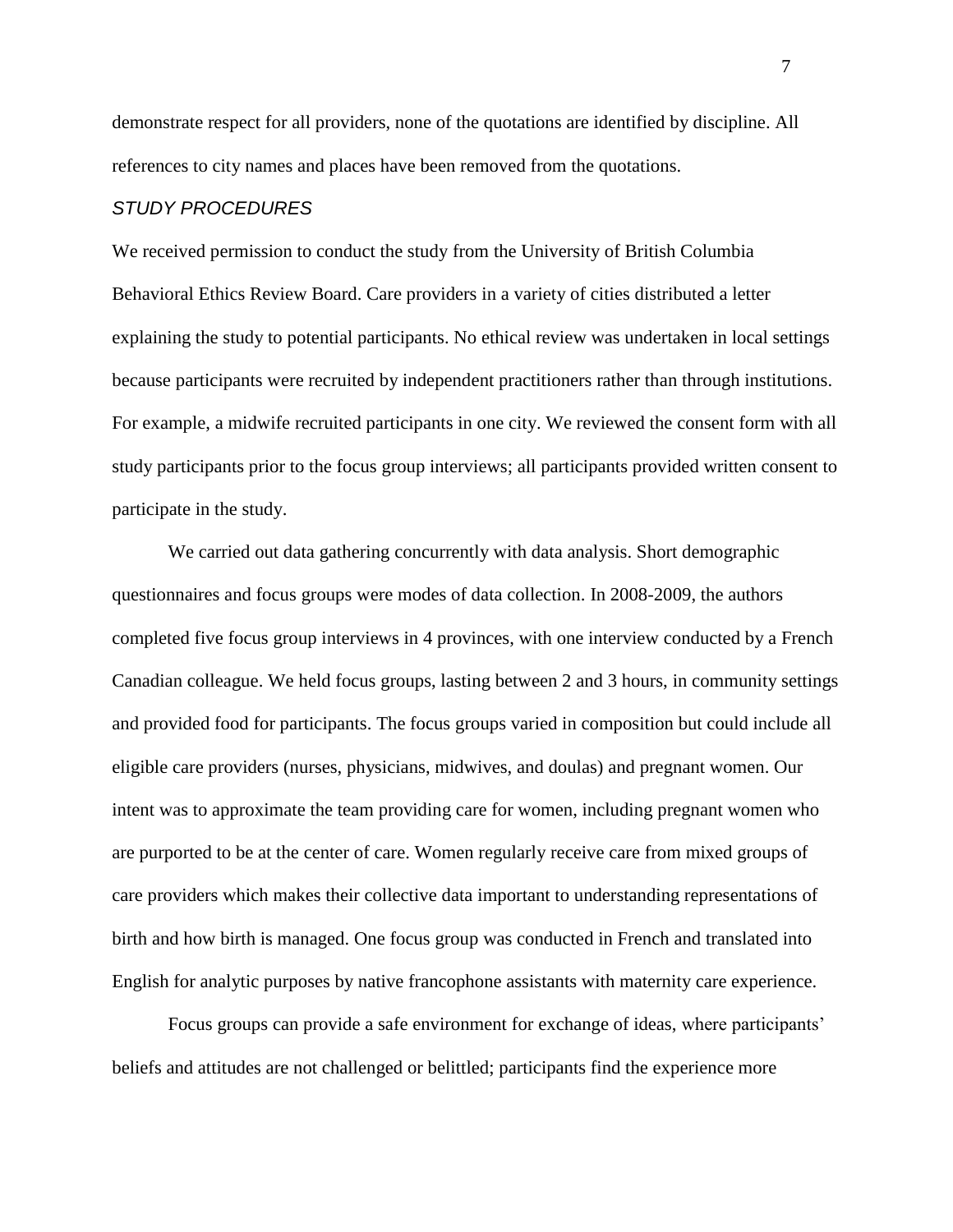gratifying and stimulating than individual interviews (Madriz, 2000). Revealing group norms and values through discussion can provide insights into attitudes and opinions, as well as information about group social realities (McLafferty, 2004). Co-participants can provide mutual support in expressing feelings common to the group (Pope & Mays, 2006).

When exploring a sensitive topic, such as how to manage birth, participants might feel vulnerable discussing their personal experiences (Pope & Mays, 2006). We set ground rules in focus groups, specifically being mutually respectful, not interrupting or speaking over coparticipants, and providing time for participants to fully express their views. We observed no evidence any group members were intimidating expression of ideas by others. The pregnant women were full participants and regularly offered alternative perspectives to those of care providers.

The first author developed some probing questions, which were shared with coinvestigators, prior to the first interview. They included questions, such as: How do you represent birth; how have more general societal/cultural views about birth affected the ways you represent birth; what effects do your beliefs and attitudes have on your choices? She modified interview questions after focus groups to develop categories that were constructed from previous data (Coyne, 1997). Examples of modified questions included: Some participants have described being fearful of emphasizing the process of giving birth if there is any potential for negative outcomes. Does a tendency to 'play it safe' resonate with you? Women need to take ownership of what can happen as the result of one decision. How do you react to that statement?

#### *DATA ANALYSIS*

We used concurrent data collection and analysis and constant comparative analysis (Glaser & Strauss, 1967) with data from focus group interviews. The first author used open, selective, and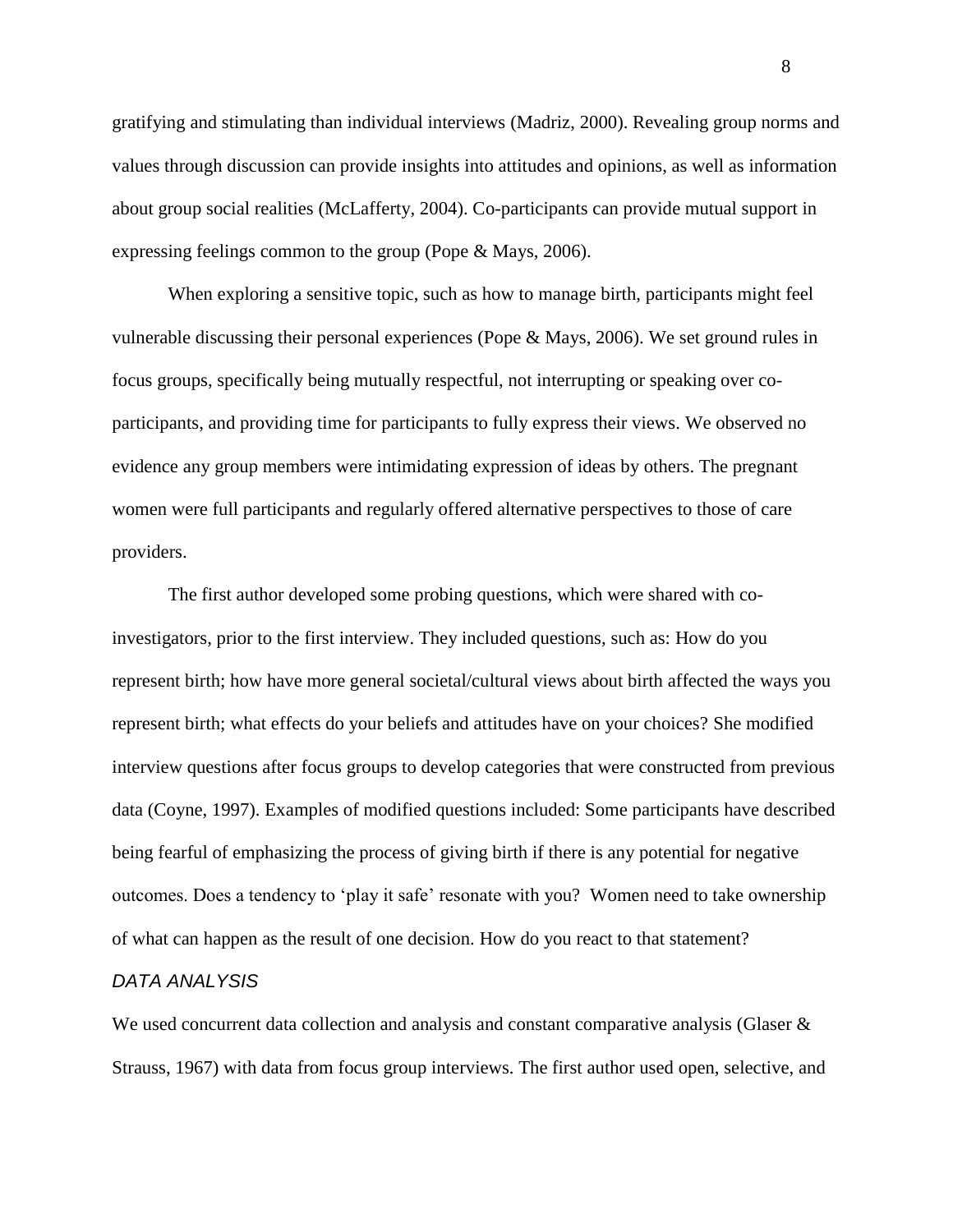theoretical coding respectively to develop categories, their properties, and relationships between categories (Glaser, 1978). Writing memos, shared with co-investigators, captured ideas generated from constantly comparing, coding, and analyzing data (Glaser, 1992). The first author categorized, collapsed, and examined coded data to achieve data saturation, which occurs when no new data alter the conceptual properties of the developed categories or their relationships (Glaser & Strauss, 1967). The co-investigators provided feedback on drafts of the article. No computer programs were used in data analysis. Rigor in grounded theory is based on fit, work, relevance and modifiability. For fit, categories should fit the realities under study; work means a grounded theory explains the major variations in behaviour to deal with the main problem identified by participants (Glaser, 1992). If fit and work are achieved, relevance follows. Modifiability indicates a theory can incorporate new data that present variations in categories.

#### **FINDINGS**

Our findings begin with an overview of the core category and related categories. The core category was minimizing risks while maximizing integrity. For the pregnant women, minimizing risks included attending to their and their infants' physical safety while maximizing their integrity, which involved maintaining their ideals and values about birth. Ideals and values could include avoiding passivity by maintaining control or sharing power or delegating control and power to care providers.

One of the reasons I am hoping to have a home birth is to avoid passivity in my birth. I don't want to be subjected to whoever's on shift and what they may think . . . I believe my provider will try to help me have the birth that I want to have at home. If she tells me I have to go to the hospital, I will believe that is important and she's not just saying that just to be safe.

9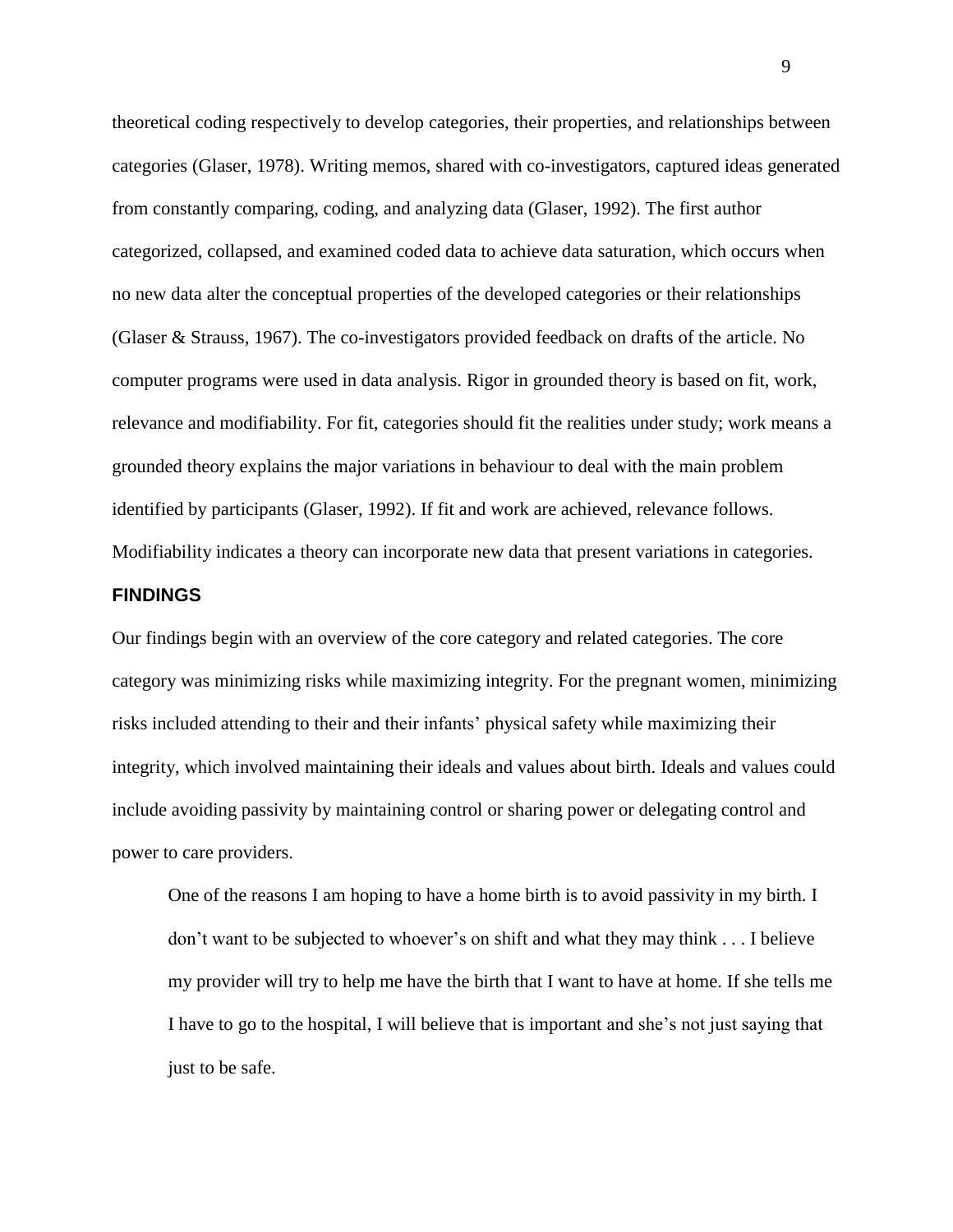Care providers were also trying to minimize risks while maximizing integrity. Minimizing risks involved attending to women's and infants' physical health along with care providers' sense of psychological risk while maximizing integrity was about adhering to personal beliefs and principles. Some care providers linked their integrity to their skills to manage birth. "I know the care I am capable of giving. I give a 110% to whatever aspect of the job I am doing and fear does not play a role for me whatsoever because I am confident in my skills." Other care providers viewed their integrity as tied up with women's integrity, with attention to the birth process and less emphasis on risk. "As the professional, if you perceive birth as normal, you will allow the woman to birth using her natural rhythm and what she possesses and her own decisionmaking to carry on the birth, because she is the expert."

For some of the women, maintaining integrity involved resisting efforts by care providers to use surveillance and interventions. When women emphasized their integrity they acknowledged increasing the risk their behavior would be criticized by others for threatening their fetuses' safety. "I do have the decision to decline certain tests that are offered, but there's also this pressure. If something is available, it is something you should get to be a good mother? To decline something maybe you're making a mistake." For other women, maximizing integrity involved accepting providers' recommendations for surveillance and interventions. They relied on their providers to ensure safety and did not emphasize control and shared power. "I haven't had a problem with the level of surveillance or monitoring because I need those checks and balances. It's ensuring they're watching and taking care of my baby all along the way."

Some pregnant women described reducing risks to physical safety and maximizing integrity by planning a birth at home; other women reduced risks and maximized integrity by

10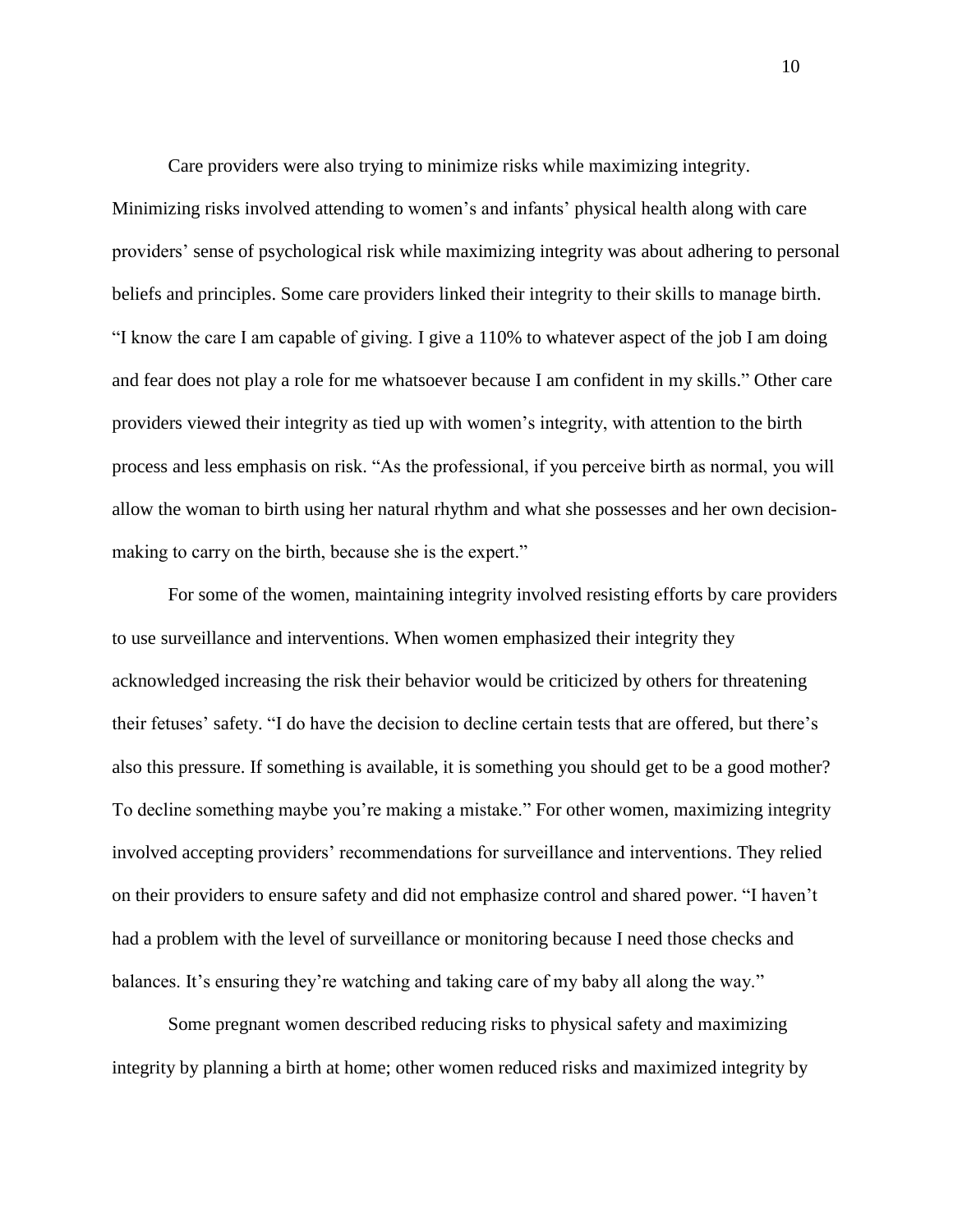relying on technology in a hospital setting. The women viewed birth as affecting their integrity differently. Some indicated respecting their birth processes was central to maximizing their integrity. They wanted space for their birth events to unfold. "It makes me feel better to be able to be empowered with the decisions and to be able to have the kind of birth that I want." Other women regarded integrity solely as staying safe and producing a baby who was physically safe, by relying on health care providers. "I'm very grateful to be able to bring a child into the world and I'm not going to be able to do that without caring and knowledgeable professionals around me. It's for my health and my baby's health."

The care providers' definitions of psychological risk varied. Some providers regarded birth as an essentially normal process and felt minimal risk in supporting that process. Their primary emphasis was on sustaining women during labor and birth and advocating for them and their families. They resisted standard recommendations for surveillance and interventions but worried about being criticized by other providers.

I leave the locus of control with the woman and her family . . . I might make recommendations but they are making the decisions. It makes you a bit more vulnerable because you are not doing what is the norm which is telling patients what to do and then they agree.

Other care providers viewed birth as an inherently risky process. Their psychological risk was reduced and integrity was increased by embracing surveillance techniques and related interventions, which could prevent negative outcomes (unhealthy mother and baby) from occurring. "It's about the appropriate use of technology. Women have done this forever naturally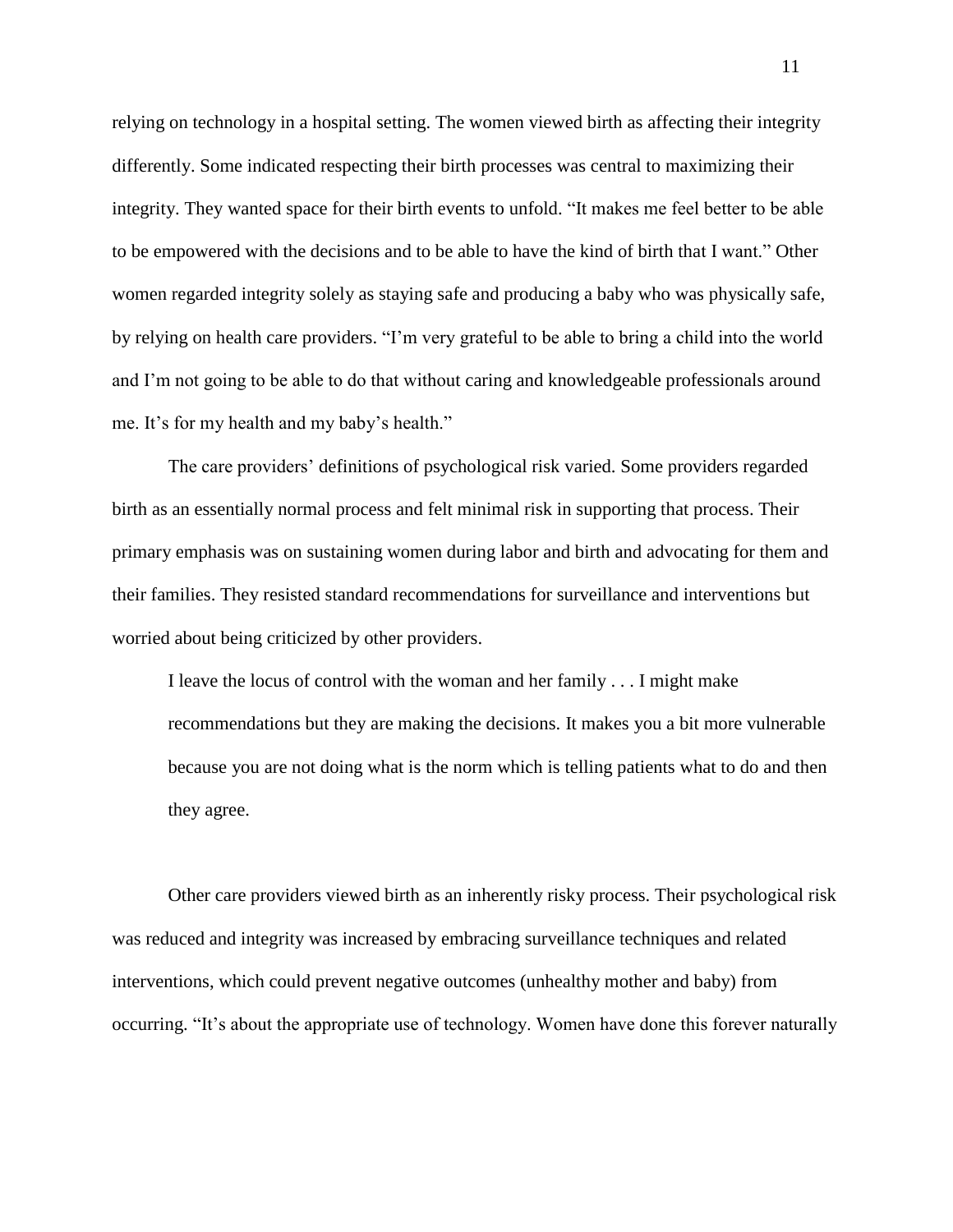yes but women have also died in labor naturally for many centuries . . . We don't want to lose what we have now."

To adhere to principles and beliefs about birth and maintain integrity, some care providers resisted negative reactions of colleagues, peers, and the system. They trusted in the normality of birth and let birth events unfold.

We trust normality and we want to support the physiology, but at the same time, we have an aversion to risk culture. Our colleagues and guidelines are not very flexible. My decision applies to that particular woman. It's not easy for me.

When providers' integrity was enhanced by being regarded as a good practitioner by colleagues, peers, and the system their integrity was more susceptible to others' views of their competence and surveillance of their activities. They minimized their psychological risk by plotting courses to reduce possible negative outcomes. "The fear of litigation overwhelms the ability to have a proper process and dictates the terms of decision-making during the process. People are afraid of what everyone else is doing and need to establish protocols and rules."

As outcomes of using different strategies to minimize risk and maximize integrity, pregnant women and care providers experienced feelings of weakness or strength, confidence or uncertainty, and differing amounts of shared power and responsibility. One of the pregnant women commented:

How am I going to bring (birth) the perfect child? . . . It's that expectation of the perfect child. We don't want to take responsibility. So that's where we become vulnerable and start giving away our power, because we want others to be responsible. So, if there is a problem or if something happens, we have someone to blame.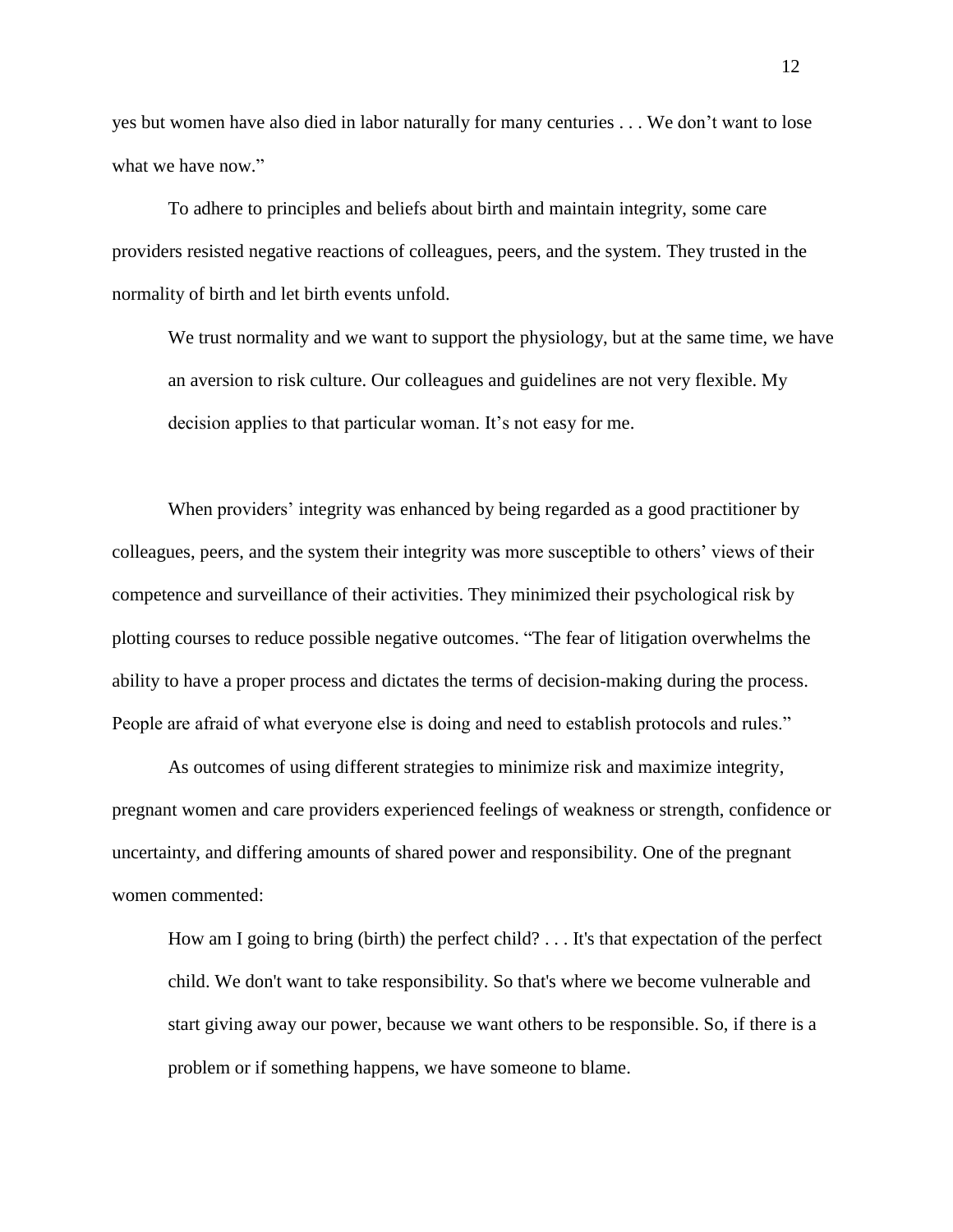A care provider also commented on the potential outcomes that could arise from relying on surveillance and interventions, with a lack of shared power and responsibility.

With a bad outcome or loss, somebody's going to have to be blamed. A lot of women do think of their care providers as gods. They will make things right and often are afraid to go against what their determination is and now they are to blame.

## *CONTEXT FOR MINIMIZING RISK AND MAXIMIZING INTEGRITY*

The women and care providers came together to minimize risk and maximize integrity in the context of relationships, the evidence, and local health care cultures.

*Relationships.* The women and care providers described varying levels of trust in their relationships. In longer term relationships more trust was established, women and care providers felt better informed, and power and responsibility were more likely to be shared. One of the pregnant women said: "If you are seen for 5 minutes once a month there's no personal relationship there. The person is more likely to be sued . . . It's the trust and respect and being heard that make a difference."

Care providers described longer term relationships as reducing their sense of psychological risk and increasing shared power and responsibility because they knew pregnant women and their families and had a sense of what they valued. "I think (when) you've known the couple for longer you're coming into the situation knowing them on a more personal level. Meeting someone in labor is vastly different than meeting someone during prenatal care."

Although trust increased with open communication and shared control, some care providers described open communication as telling women what to do while pretending women had control. "It's a lie we're giving our clients control. It's really we still have control. They can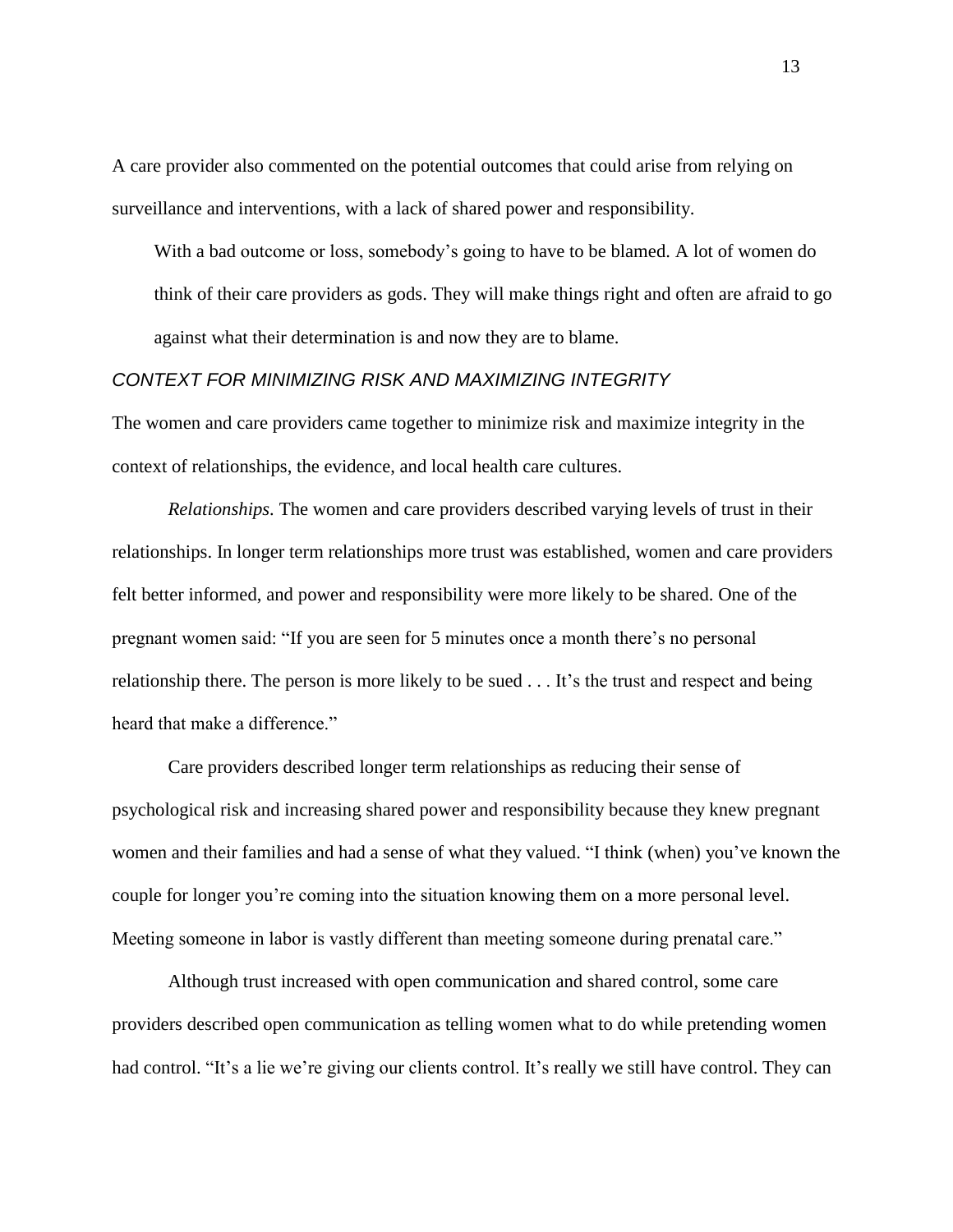pretend they have control but we're just doing that to be nice as practitioners and really we are supposed to keep control." Others care providers who believed control rested with women used open communication about risks and benefits to minimize risk and maximize their integrity. "I've been told, 'You have a bad outcome they'll sue your pants.' I believe, if you have been really open and honest and laid your vulnerabilities on the table, people will respect you and have respect for their own choices."

The care providers who described leaving control with women indicated their relationships involved attending providing women with information and freedom to make choices. "Giving the information, empowering the patient to participate in making that decision will be a much more positive outcome, knowing the choices, the pros and cons. No one has got the right answer."

The pregnant women linked trust for care providers to them listening to their questions and concerns and attending to their fears and worries without adding to them. "I'm doing all kinds of things to educate myself about it (birth) . . . I feel the ability to talk with my provider and just have the time to discuss what may be going on." The women also needed to consider relationships with family and friends when trying to maximize their integrity while minimizing risk. Family and friends could ostracize women and undermine their sense of integrity if they were not complying with recommendations for surveillance or interventions and were perceived as increasing risks to themselves and their babies. "My family thinks I am crazy for making the choices that I am."

*Evidence.* Providing evidence entered into relationships between women and care providers. Some care providers acknowledged their presentations of evidence suited the message they wanted to convey. "It's all in how we put it. The providers take evidence, weave it around,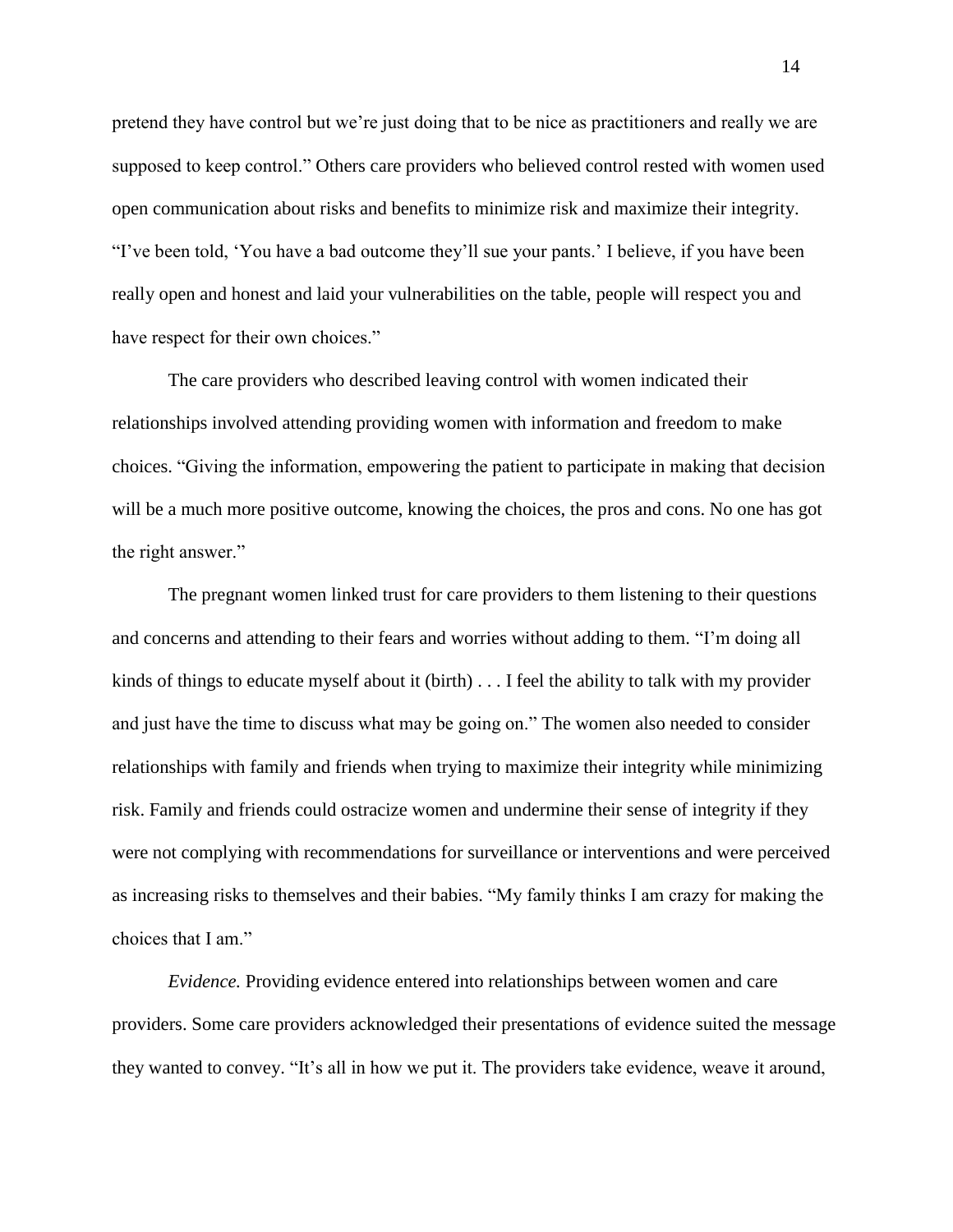and roll it around in a ball. It's silly putty. We turn it into what we want it to be." Other care providers indicated pregnant women, after being provided with evidence, wanted them to make decisions rather than making their own. "You lay out the risks and benefits and they don't know what to do with it. They're totally baffled. Well what do you think I should do?"

Some of the women resisted going with the evidence because they believed birth was natural and they should trust their bodies. At the same time they were aware questioning evidence could undermine their integrity by calling into question their responsibility as mothers. "The weight on my shoulders is to trust me and my body or believe what I know from the studies that have been done. If I don't get this is it irresponsible as a mother? Why risk it?"

Some women questioned the clarity of evidence by challenging the use of statistics and some of the claims.

I know there is this statistic that if you go this long there a one in a thousand chance my baby will be a stillbirth but what about the other statistics that I am not aware of - one in a thousand relative to what? When people start to throw stats and science at you, you can start to challenge that with, if I have a one in one thousand risk of this, what's my risk if I do have an induction?

*Local Health Care Cultures.* Local health care cultures not only affected the nature of relationships among care providers and women but also women's and care providers' comfort with using strategies. When practice models supported collaboration, there was more open communication, trust, and attention to both mothers' and care providers' integrity. It was easier to resist standard recommendations for surveillance or interventions and to let events unfold. One care provider reflected on a program in a practice area.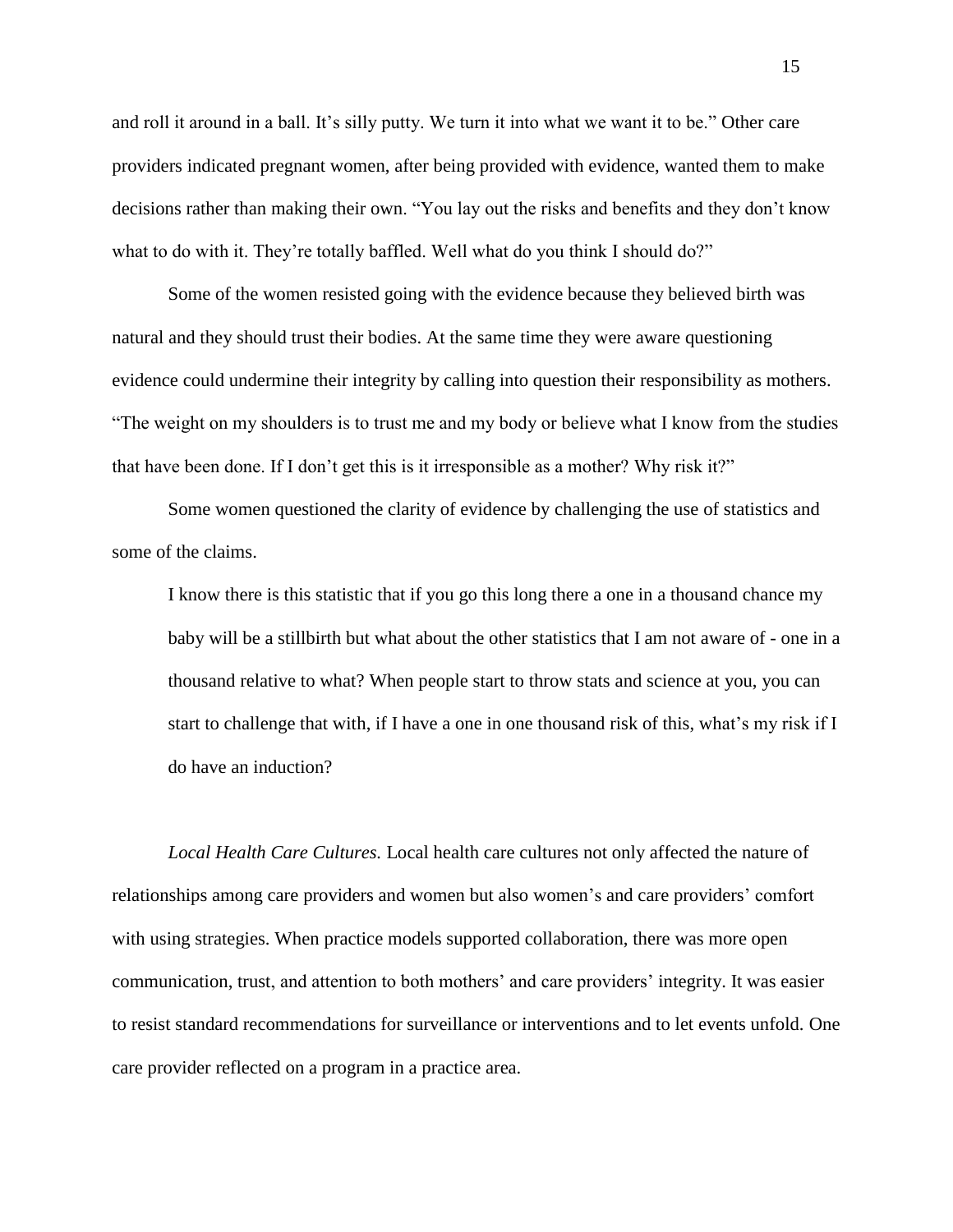The program is a very positive thing. It's brought us all to common ground. I feel a much more positive surveillance as opposed to I am checking up on you to make sure you're doing the right thing and for the patient. We are working as a team to help each other.

In care environments where there was conflict and defensiveness, integrity was undermined and there was an enhanced sense of risk. Care providers felt surveillance from peers created a need to plot and document every step. "It is sad that we are hearing we have the same ideas and ideals. When we get to our work environment it seems we are forgetting them because we are judgmental, on a warpath, on the defensive."

Care providers linked practice environments with strong leadership to resisting uncritical adherence to provincial, national, and international guidelines and emphasizing women's integrity more than perceived risks to fetuses' physical safety.

We're known to be more tolerant here about post-date pregnancy and managing expectantly women who are over due - to the extent of being national pariahs in this area. We've got some very strong leadership here . . . It's okay to tolerate a small extra risk for the benefit of recognizing the process.

#### *STRATEGIES FOR MINIMIZING RISK WHILE MAXIMIZING INTEGRITY*

To minimize risk and maximize integrity, women and providers used varying strategies depending on their assessment of risks and definitions of integrity. They accepted or resisted recommendations for surveillance and recommendations for interventions and plotted courses versus letting events unfold.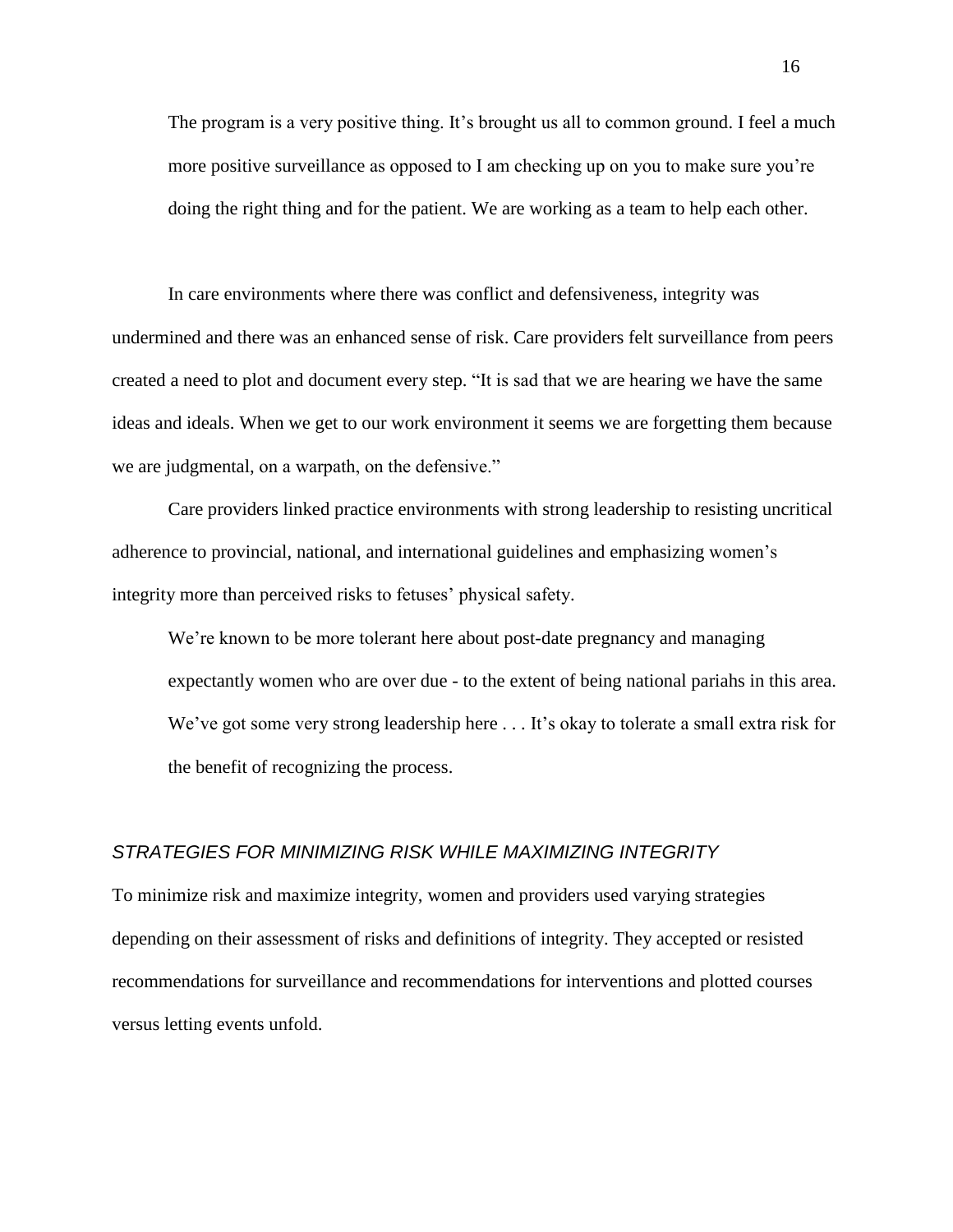*Accepting/resisting Surveillance and Intervention.* Some women resisted recommendations for surveillance and intervention for fear of decreasing their integrity during the birth process.

You were the subject of tests and a lot of actions mothers are supposed to do very passively. You are passively taking instructions from health care providers. I think part of the vulnerability that comes into birth, having not done it (yet), more severe medical interventions that have been par for the course have encouraged a more passive birth.

Other women accepted recommendations for surveillance and intervention because it reduced their fears that birth would not be possible for them. "I feel it more as facilitation that my body can do it. I feel things like Pitocin and an epidural that facilitate the process (are necessary). I can't do it. My body needs something else to actually do it."

Care providers could regard surveillance and interventions as protecting them from colleagues and reducing their psychological risk for having their practice and professional integrity questioned.

I think there's vulnerability in allowing people to decline tests that are pretty normal. When you put the decision on the woman and she declines things that may not change the outcome, but are considered routine, then it makes the care provider vulnerable to other care providers who may be involved.

For care providers who trusted women and birth, their integrity was sustained by resisting surveillance and interventions. Nonetheless, care providers described the tension associated with valuing women's integrity as well as their own psychological risk and integrity.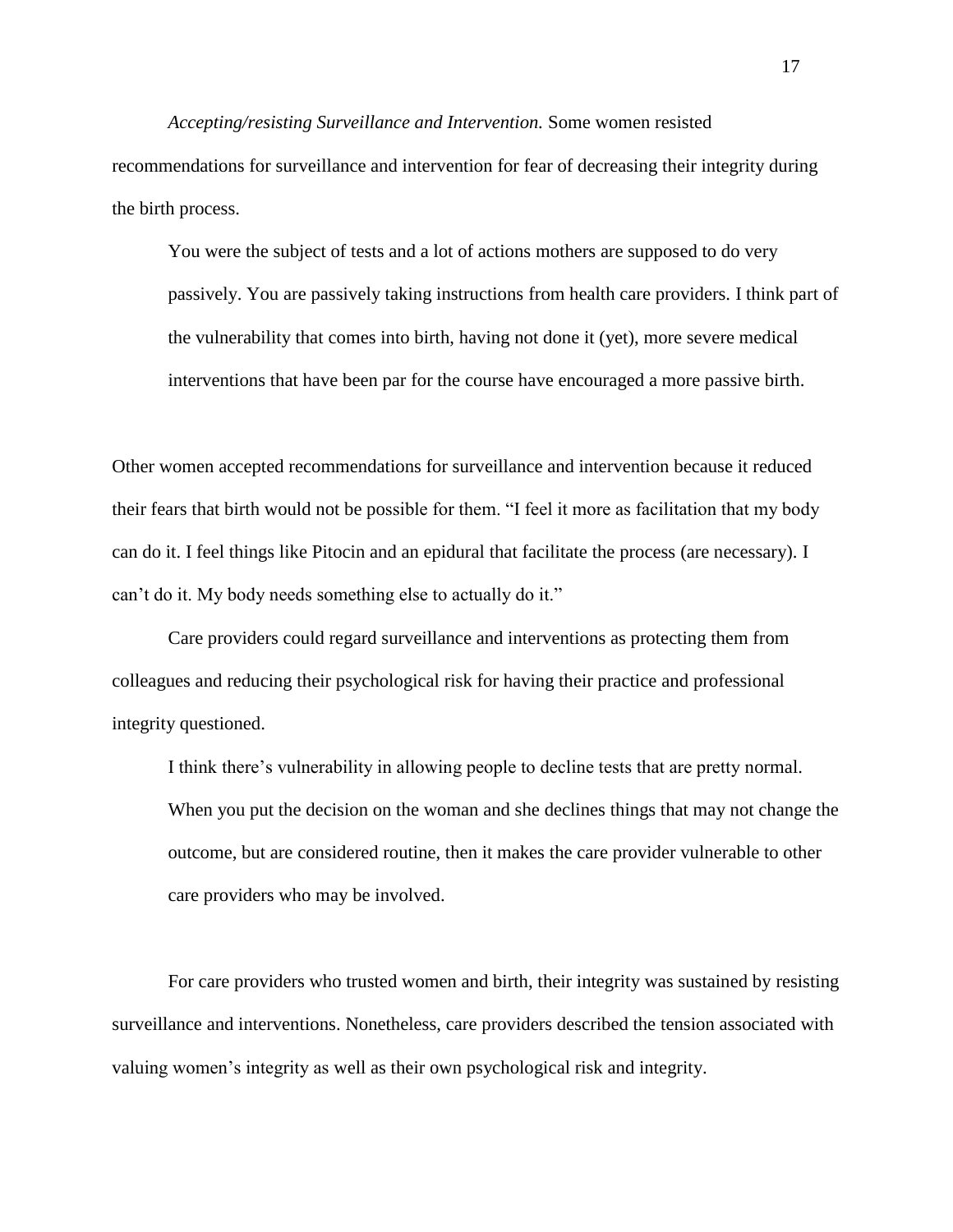Care providers are vulnerable because they have a responsibility of taking care of a vulnerable person. The line is often very thin between how you can guide the person and where you need to intervene. Because when you intervene, you can also cause problems . . . If you trust the women who give birth, you don't have the same worries.

*Plotting Courses Versus Letting Them Unfold.* Women and care providers varied in their approaches to birth. Some described both increasing their sense of integrity and reducing risk by having courses predetermined. Others described de-emphasizing risk and increasing their integrity by letting events unfold.

Some of the women felt the difficulty with letting events unfold was that it represented their responsibility for making choices. They indicated when providers shared information in ways providers viewed as empowering the information could undermine the normalcy of the process. One woman said:

They really want to inform you but they're always saying, 'I'm not making this choice for you. You have to make it yourself', which is great and empowering. I would just hate it if a care provider said 'Well we're doing this to you' but it's not an easy spot to be in when you really want to believe in the process but you have things that tell you maybe you're not meant to go through that process.

A birth plan was described by one woman as her thoughts about how she would "like her birth to go". She did not want it interpreted as a "demand" for how her birth had to be. She was concerned that expressing her wishes through her plan might be regarded as "telling the care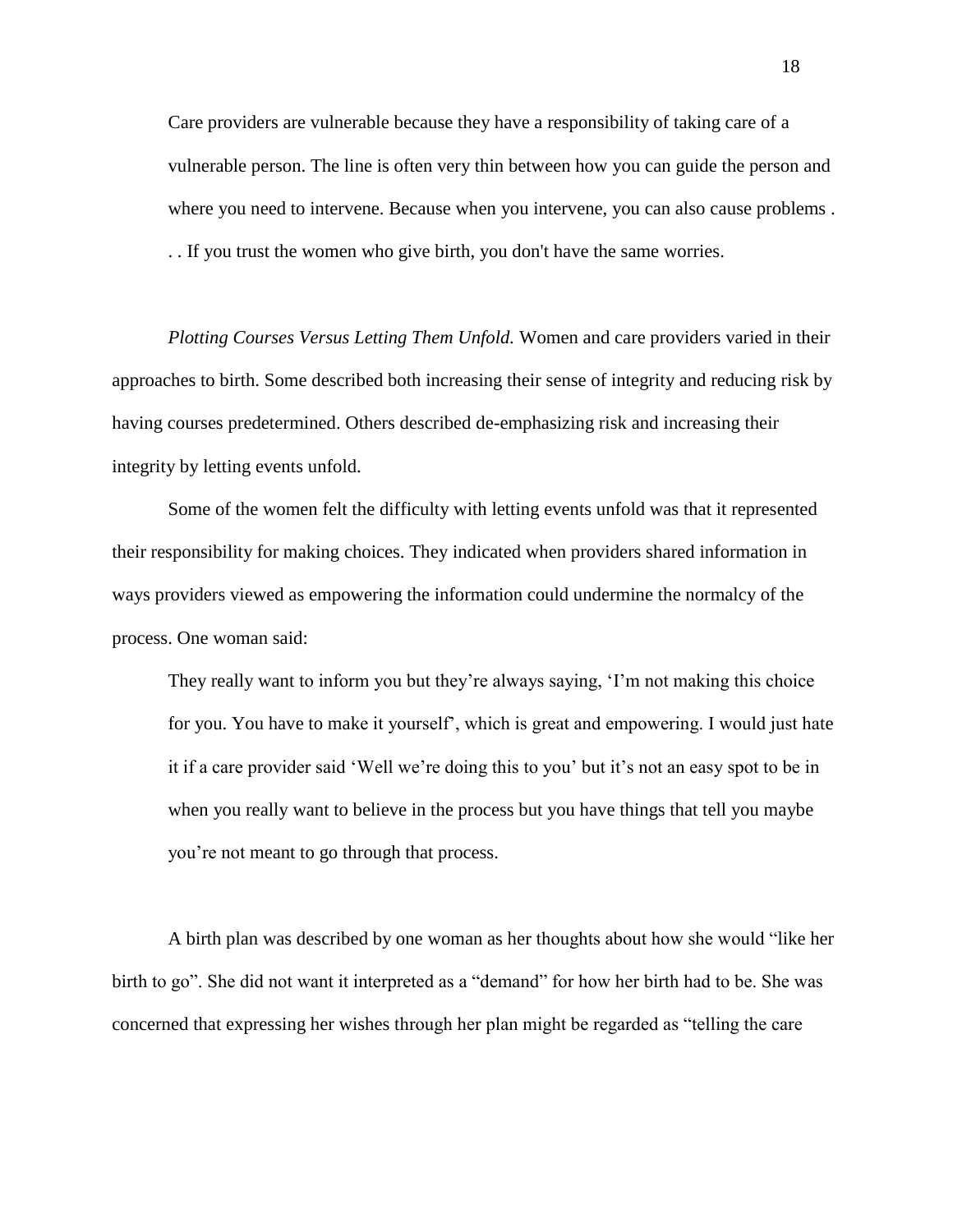providers what to do". She indicated: "It's just how I hope things will go and you obviously do not know what's going to happen and you just react at the time".

Most of the care providers struggled with the implications for their integrity arising from plotting courses versus letting events unfold. Some providers were frustrated by standards because of lists of reasons to intervene. They described following "the letter" and relying on interventions unsupported by evidence to prevent one complication in a thousand.

Many of my frustrations come from standards. They strongly suggest intermittent auscultation. There is a list of so many anomalies and risks where we have to do the (continuous) monitoring, if we follow that to the letter, 80% of women are monitored. The evidence does not really support it. If we don't do it and something happens, we'll have problems.

Providers who did not plot a course expressed concern their peers and patients might hold them responsible for any poor outcomes. Plotting a course provided proof the providers had maintained their integrity and minimized risks. Alternatively, plotting a course could serve to create space for providers to intervene because there was potential for a problem but intervening could undermine mothers' integrity. The planned course could enhance providers' sense of power and control while undermining women's confidence, power, and responsibility. A provider described it this way:

These moms and babies can be exceedingly healthy. They're not outside the norm necessarily. Can you sit on your hands or do you have to do something? It's not necessarily a complication, but there's an incredible amount of potential. Even though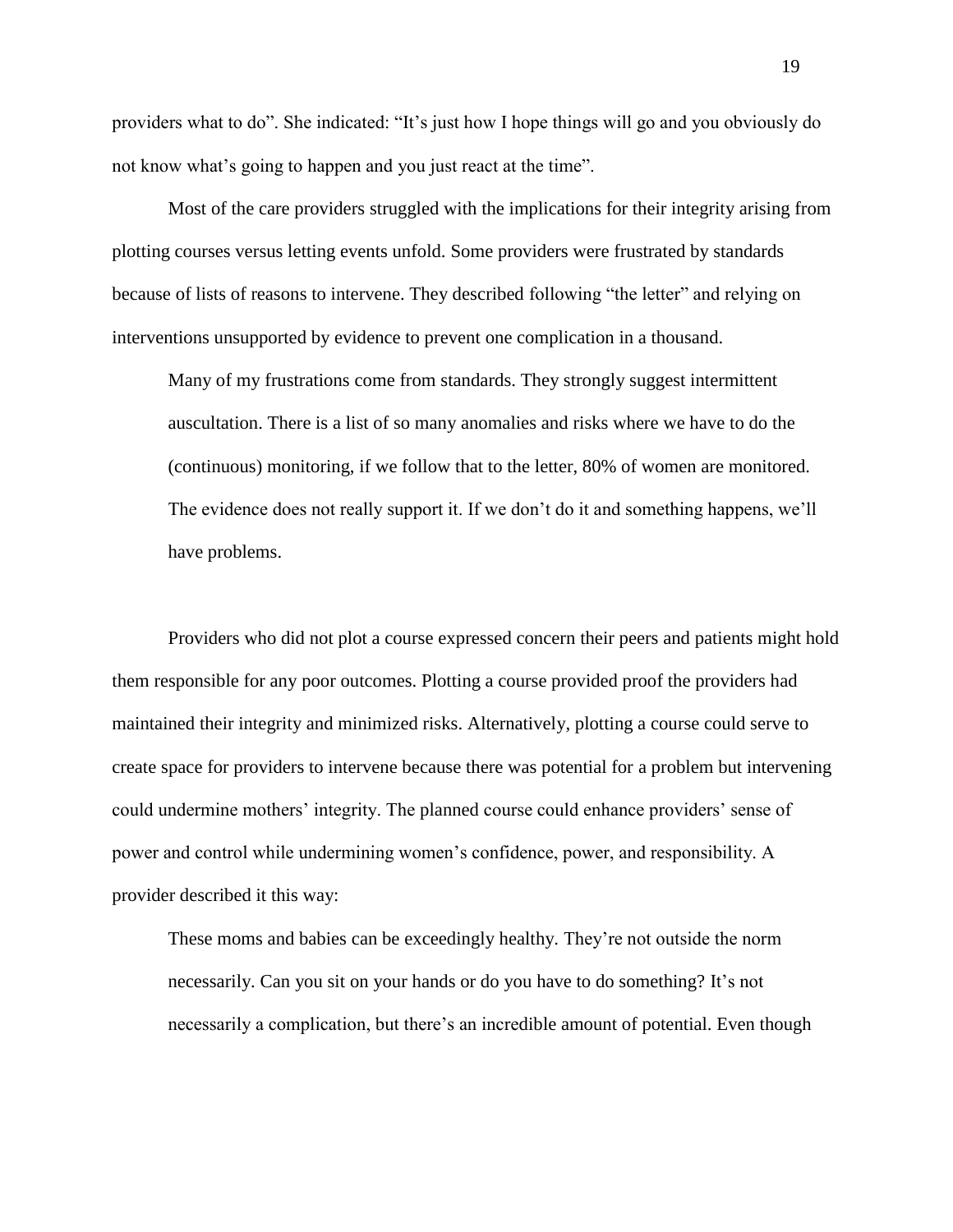we're still within the normal, you're starting to become atypical. There's that sense we need to remap that situation, call it "abnormal," and therefore we're allowed to intervene.

# *OUTCOMES ASSOCIATED WITH MINIMIZING RISK WHILE MAXIMIZING INTEGRITY*

Outcomes for women and care providers who used strategies to minimize risk while maximizing integrity were to view themselves as strong and in control versus weak and passive, confident versus uncertain, sharing power or losing power, and sharing responsibility for outcomes or assuming all of the responsibility.

One pregnant woman regarded feeling strong and in control around giving birth as a reasonable expectation. She indicated the sense you can do it arose from being active and in control and resisting recommendations for surveillance and interventions. "After spending 9 months growing a baby you want to be able to go and give birth to a baby yourself and not have that taken from you. You want to maintain the control of being in a situation where you feel comfortable. If you feel comfortable, you know you can do it."

The pregnant women had difficulties with accepting responsibility for outcomes while receiving implicit promises that available technology could create good outcomes. They linked giving up power and accepting surveillance and interventions to assigning responsibility for poor outcomes to others. "I wonder if women are given a false sense of security with all this technology. You're assured not to have bad results and if you do have bad results then it was something your provider did so you blame them." One woman described viewing herself as active, confident, sharing in decision-making, and reframing interventions based, in part, on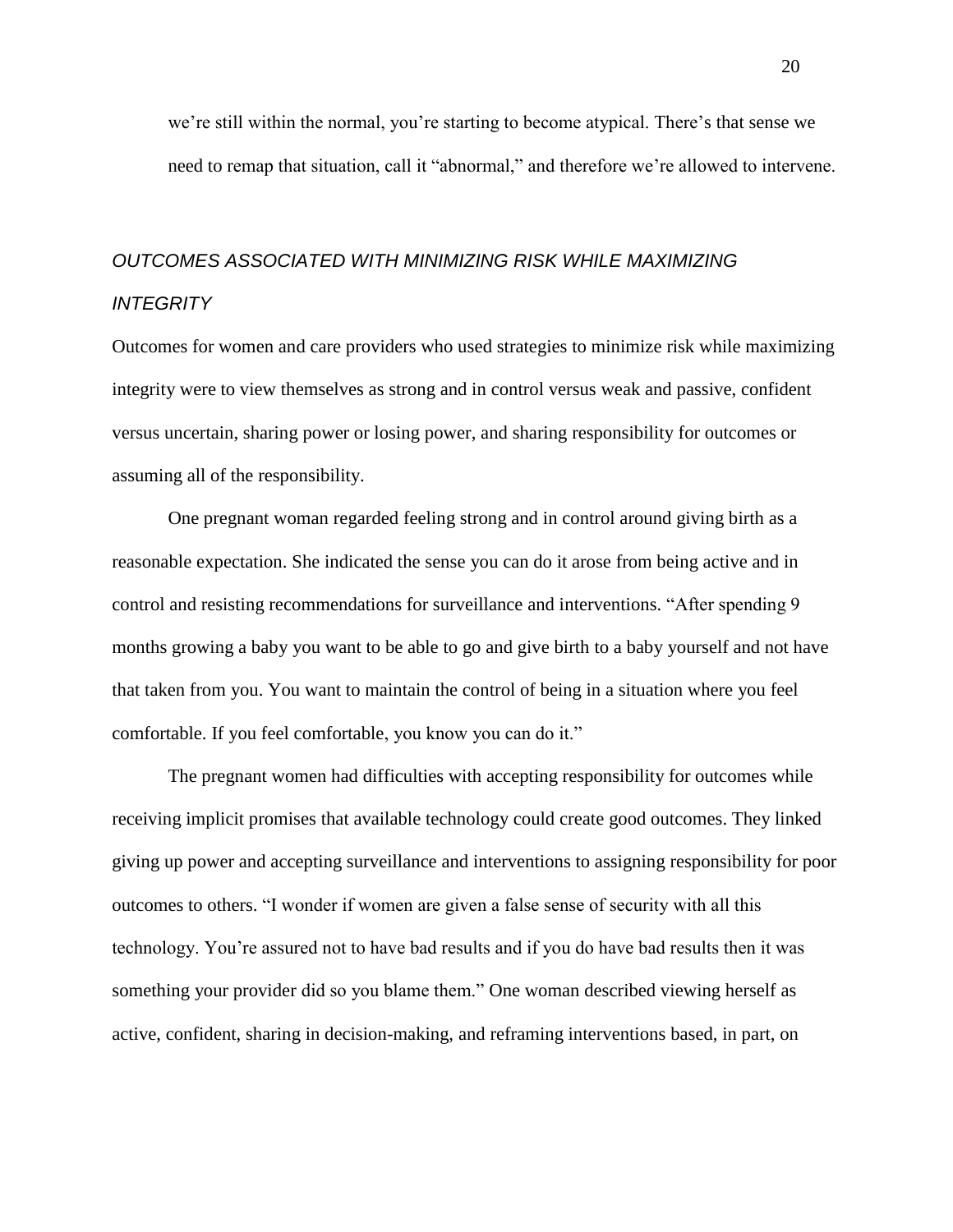trusting her care provider. "When I looked at my options the cesarean section was the easy way to go but now I envision it as a last recourse . . . I trust my care provider."

Outcomes for pregnant women were not entirely straightforward. One mother described exerting control, making decisions, and being confident to resist surveillance but giving up her position when she was threatened with loss of care.

I was really stubborn about getting my first ultrasound. Basically I was scared into it by my provider for legal reasons. She said, 'Well, the other care providers in the group could refuse you service, unless they have procured documentation' . . . So I'm going to give birth on the front steps of the hospital because they've rejected me from the maternity ward for having not collected the proper information.

Outcomes for care providers varied as consequences of using different strategies to minimize risk while maximizing integrity. Depending on perceptions of risk and reliance on surveillance, interventions, and plotting courses to manage risk, care providers viewed themselves as strong or weak, confident or uncertain, sharing power or holding on to power, and sharing responsibility for outcomes or taking total responsibility.

Care providers who relied on surveillance and interventions and plotting courses that emphasized risk were more likely to exert their control and feel strong through minimizing women's power and control and, ultimately, their integrity. Some care providers talked about "pulling the dead baby card" when their need for control and power was more important than women's control, whether or not the baby was at risk. "I've heard that. 'Well, you don't want your baby to die, do you'? We call it pulling the dead baby card. We really want you to do this thing . . . Some were for things that were not life or death situations."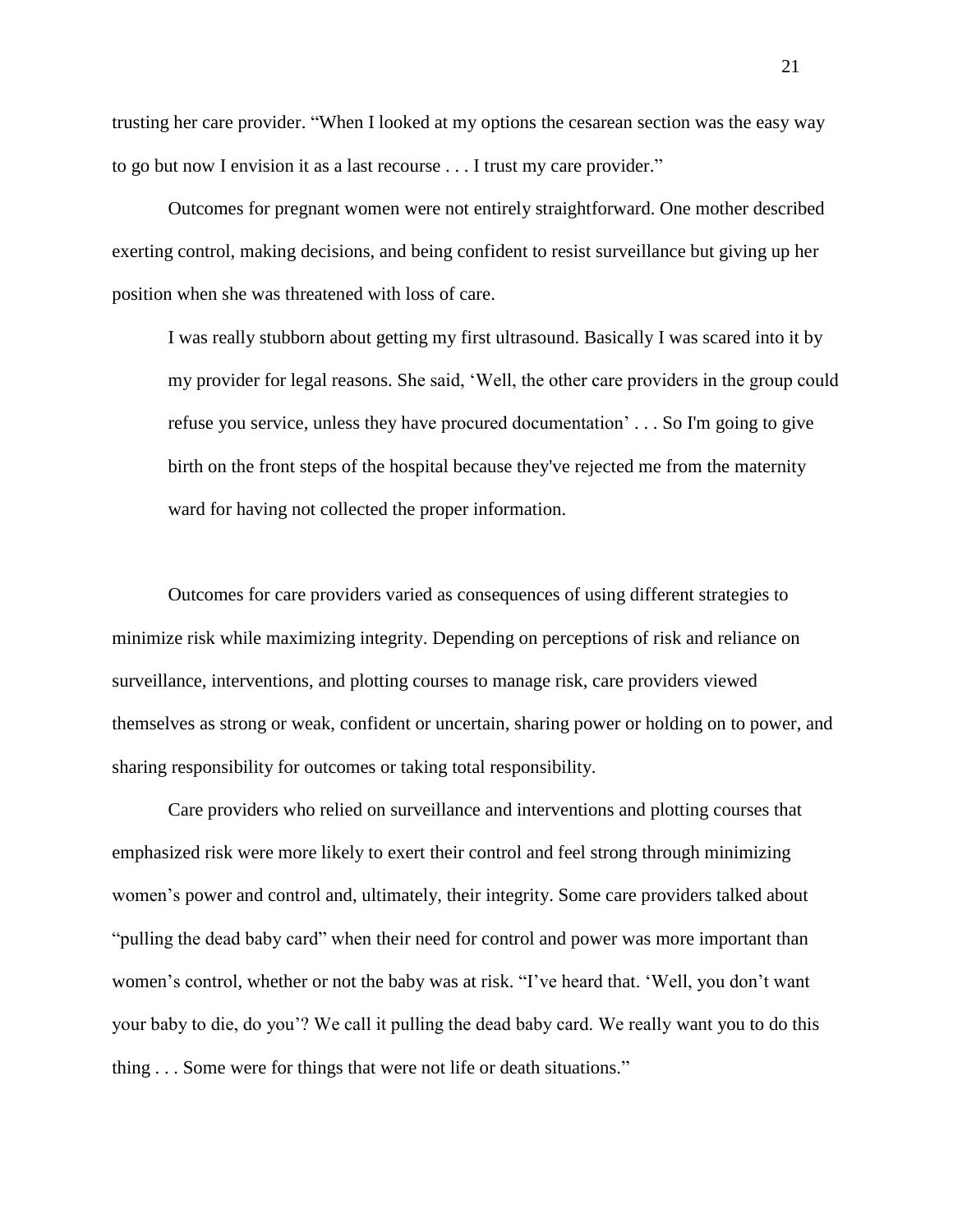Other care providers took strength from facilitating women's integrity as well as minimizing risk to mothers' and infants' physical safety. They described feeling confident to share power and responsibility with women and resist unnecessary interventions.

The minute she (mother) walked into the hospital, because of meconium, they force(d) her to have everything. You could see she was fearful. She told her husband, 'I really don't want the epidural'. I had to stay with her. When there is a person who has knowledge, somebody (who) says, 'Everything is in control now. Let's focus on what you want'. She delivered half an hour later with no epidural. She was very happy. I had to be in that room, because at the end of the delivery . . . she will say, they forced me to do that.

Some care providers found it difficult to maintain their integrity and minimize risk through sharing responsibility because they believed they were ultimately responsible for outcomes. They put their trust in using surveillance and interventions, while minimizing women's responsibility, power, and confidence.

We have rules and regulations we need to follow . . . We have all this knowledge of what we've been taught to do in case something happens. If you're on the fetal monitor continuously, it's been proven most of the time you end up with more interventions because we have to record it. If we don't do something about it, we can be blamed. We can be sued . . . We're vulnerable to our fears because we tend to intervene maybe sometimes too soon. We've lost confidence in nature and the body and we rely more on the technology.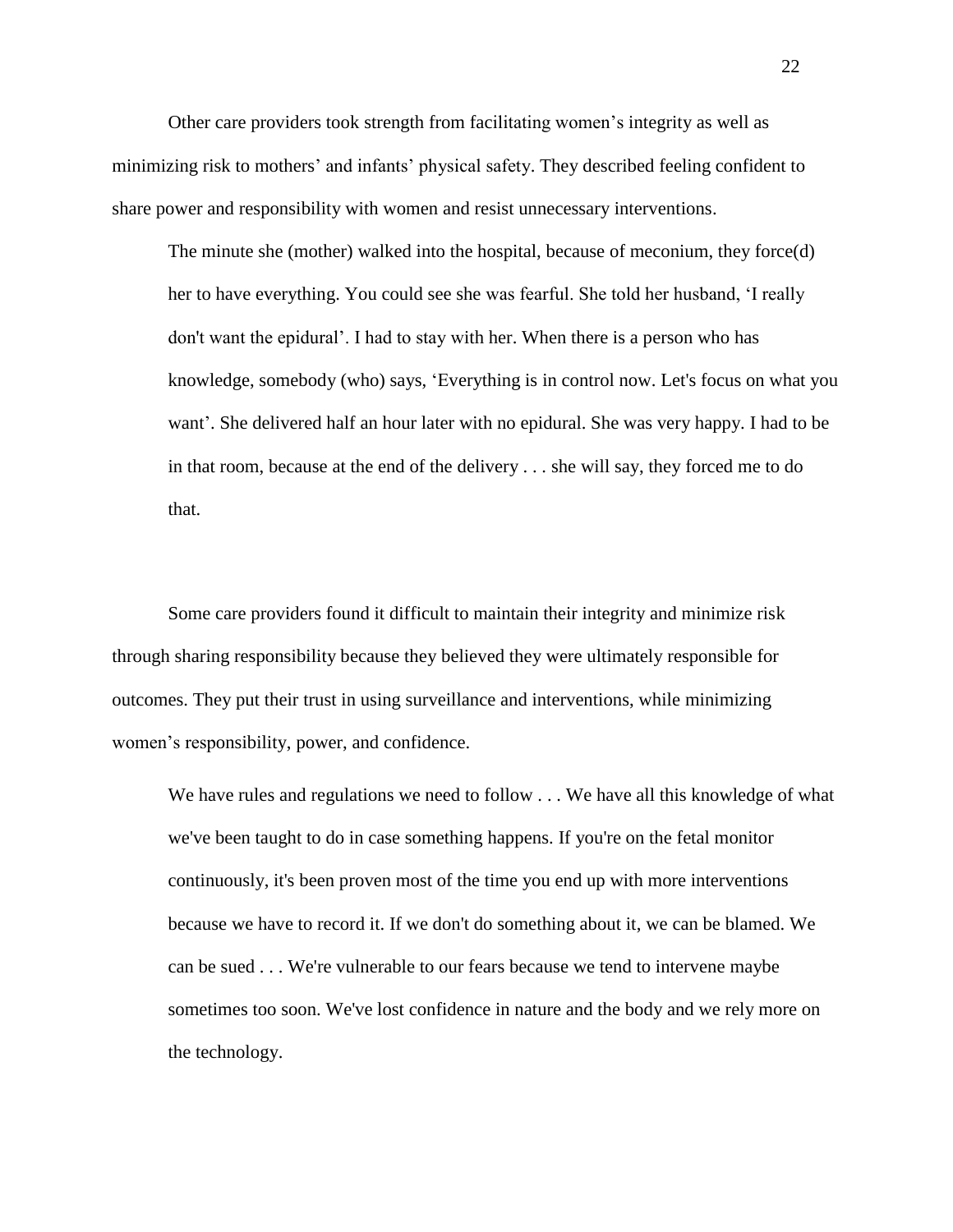Care providers who regarded themselves as solely responsible regarded the birth process as flawed. They could not allow events to unfold or share power. The psychological risks were too high for any negative outcomes to undermine their integrity.

We moved to believing that women and their partners should be involved in the decisionmaking but there's the whole piece about litigation . . . The care provider knows in the end they're responsible because, if there is a decision to be made, it's them who are held accountable. It puts so much pressure on providers and makes us afraid to trust that the women themselves can be involved in the decision-making during the birth process.

In summary, both pregnant women and care providers manage birth by trying to minimize risk and maximize their integrity. Risk and integrity can be defined differently in the context of relationships, evidence, and local health care cultures. Pregnant women and care providers use varying strategies to minimize risk and maximize integrity. The outcomes can include integrity for both or integrity of one group can take precedence more than others' integrity. Women and/or providers can experience strength or weakness, confidence or uncertainty, and shared or unilateral power and responsibility. The findings will be discussed in the context of the literature and conclusions identified.

#### **DISCUSSION**

The core variable of minimizing risk while maximizing integrity illuminates complex considerations of risk that are influencing women's and care providers' decisions in managing birth. Beck-Gernsheim (2000) argued translating probabilistic scientific statements into certainty about risk gives transcendental significance to a well-functioning body. Using technology during

23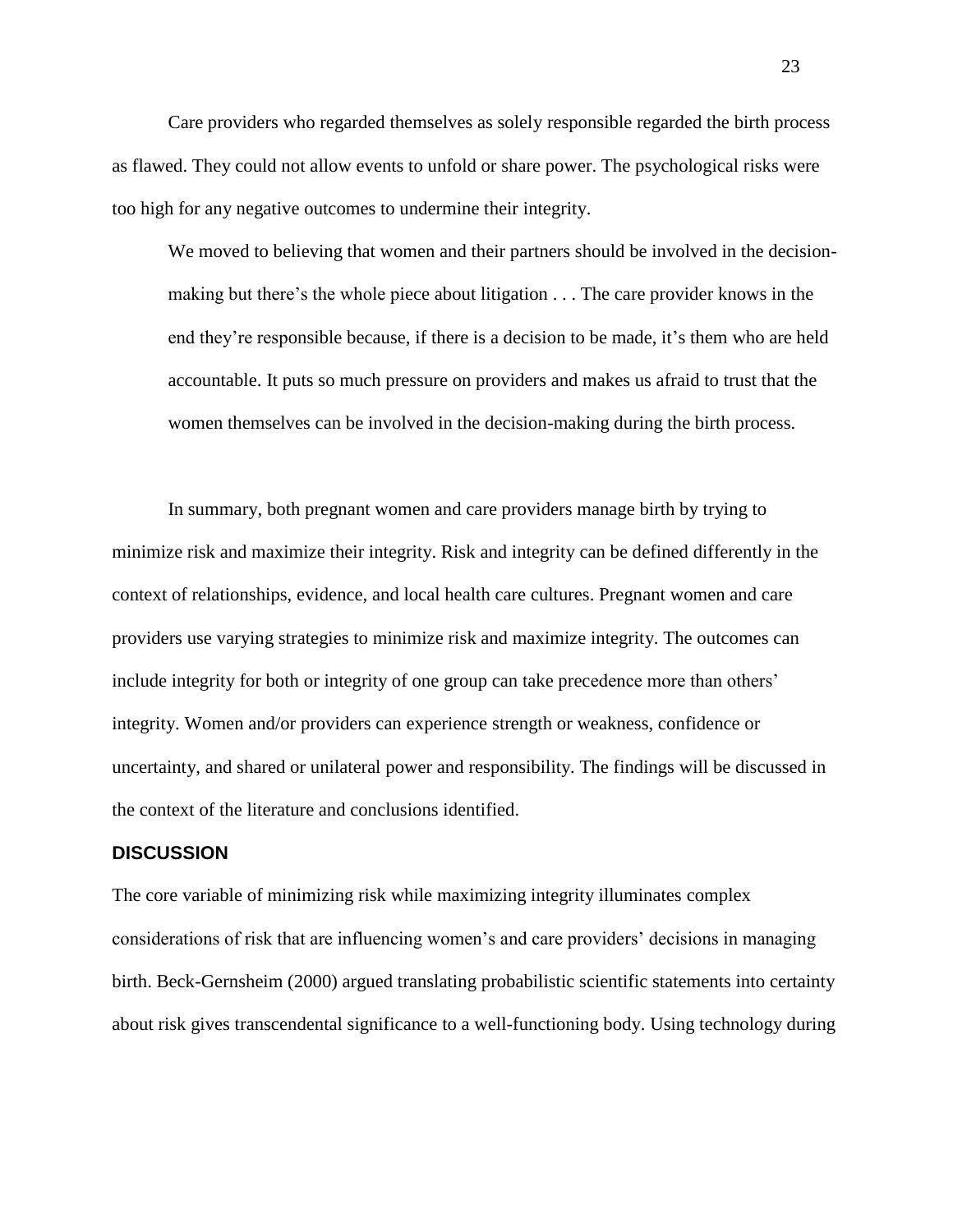pregnancy and birth is accompanied by an implicit promise that risks can be managed to provide the perfect child (Nippert-Eng, 1996).

The core variable illustrates the variation in meanings attached to integrity and risk. For the pregnant women, ideals and values could include avoiding passivity and maintaining control and sharing power or delegating control and power to care providers. Kringeland and Moller (2006) indicated security and protection are often sought by women in medical control of the birth environment. Kornelsen (2005) argued, for women in her study, a lack of agency or loss of control during pregnancy and birth could lead to women's alienation.

The women in this study indicated avoiding passivity and trying to maintain control and power attracted criticism and blame from others, which undermined integrity. Beck-Gernsheim (2000) maintained women's failure to take up options can brand them as irresponsible. Three kinds of risk arise for women in processes of medicalization of pregnancy and birth: perceived medical risks, iatrogenic risks from medical practices, and moral risks from resisting authoritative knowledge (Horton-Salway & Locke, 2010).

For care providers, meanings for integrity and risk also varied. Personal beliefs and principles were embedded in risk-sensitive or risk-resistant cultures of maternity care. McKenzie Byers and van Teijlin (2010) suggested it can be difficult to separate objective and subjective risk because clinical maternity care relies on practitioners' data gathering, interpretations, and actions. The care providers' strategies can also be considered in terms of perceived risks, iatrogenic risks, and moral risks. Some recognized the potential to create risk by using surveillance and interventions along with the risk of being viewed by colleagues as incompetent by refusing to act. Cherniak and Fisher's (2008) claim that birth is treated as inherently risky because atmospheres are regularly those of expectant disaster fits with challenges care providers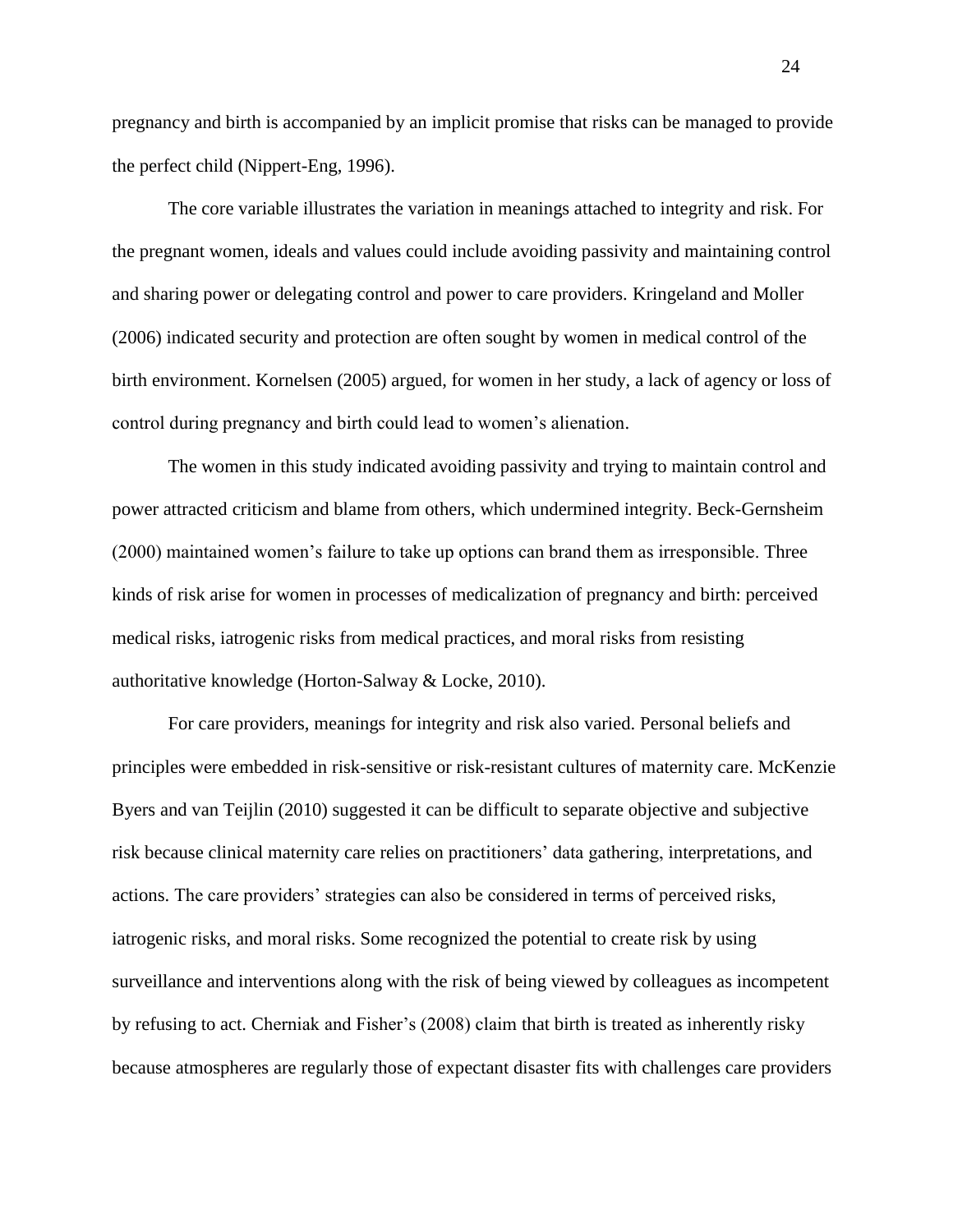encounter when supporting women's process and integrity rather than focusing on the promise of physically healthy mothers and babies.

The pregnant women's efforts to maximize their integrity while minimizing risk were influenced by family, friends, and relationships with care providers. Pregnant and parenting women in a Canadian study concurred with our findings because the level of support they received from their families affected whether they welcomed intervention related to childbirth (Fox & Worts, 1999). Skirbekk and colleagues (2011) referred to patients' expectations and trust varying with the nature of the relationships with physicians.

Comments in our study about the importance of long-term relationships, where trust and open communication were established between care providers and women, contrasts with many practice patterns wherein women and care providers are unfamiliar with each other. American and Canadian women choosing care providers have referred to the importance of having time to talk together (Howell-White, 1997; Janssen et al., 2009).

In this study, ways in which evidence was presented was described by both women and care providers as problematic. Care providers indicated they could manipulate evidence and women indicated the evidence provided was not always complete. Wakefield and colleagues (2007) argued for incorporating evidence-based care in guidelines, protocols, and care paths to provide quality care without acknowledging evidence can be presented to patients in ways that support care providers' preferences. Our findings emphasize how personal values and bias can affect providers' presentation of evidence. Hovey and colleagues (2011) also suggested practitioners critically reflect on their capacity to listen, and the influence of their beliefs, values, and practices on patient-centered care, particularly in the context of an overreliance on evidencebased practice tools and best practices to guide complex patient interactions.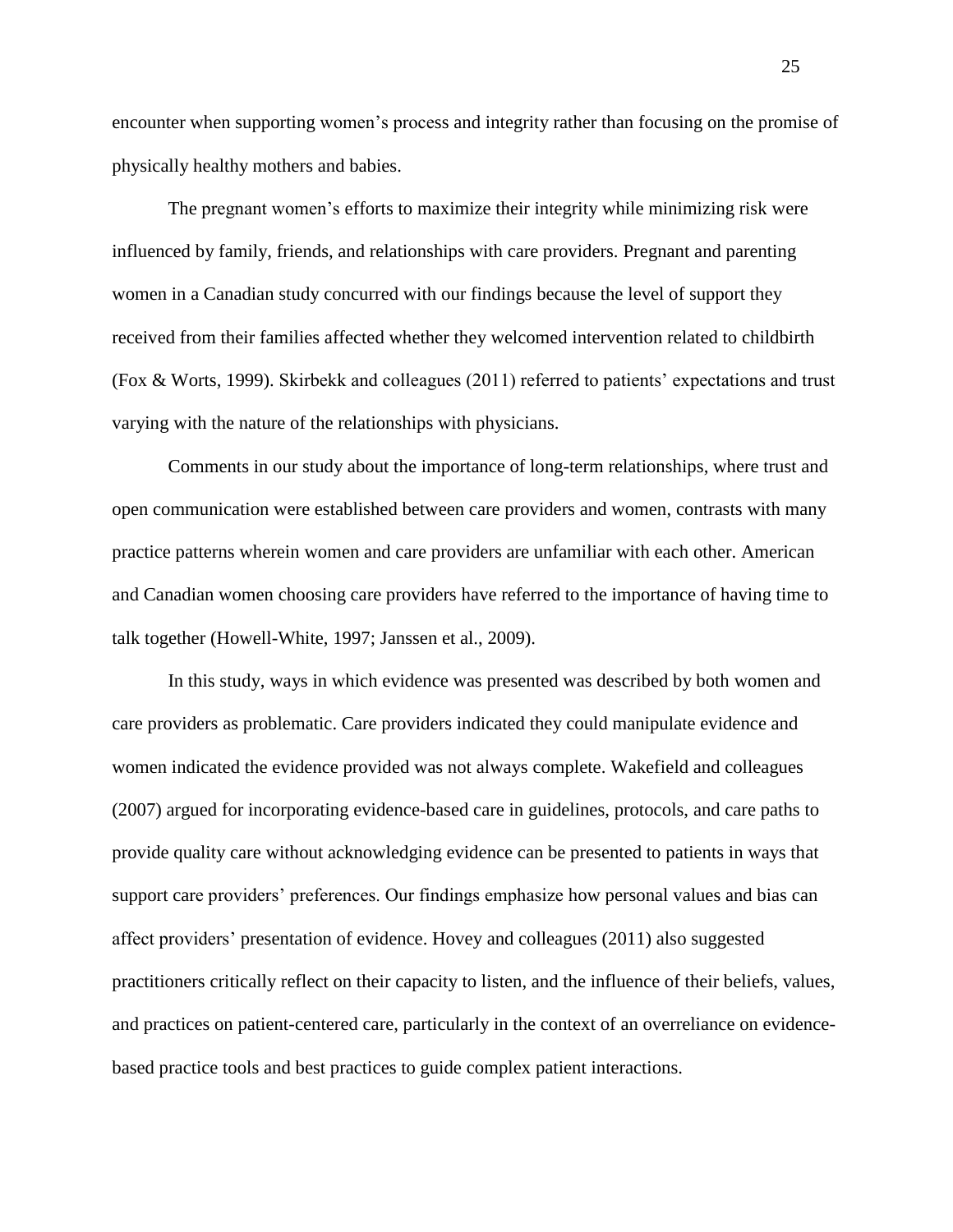Care providers who worked in settings where practice models supported collaboration reported less fear of surveillance from colleagues and team members. This finding is echoed by a Canadian consensus workshop that accentuated the need for maternity care providers and consumers to develop cultures of quality, cooperation, and collaboration that recognize and support all care providers (Martin & Kasperski, 2010).

The pregnant women varied in their needs to feel strong, confident, and in control and to share power for their pregnancies and births because some feared being held responsible for their outcomes. Fox and Worts (1999) indicated control during birth can mean control over decisions, being rational and aware, keeping on top of the pain, or having providers meet needs and provide ample support. Cherniak and Fisher (2008) referred to women who refuse to comply with surveillance or advice being viewed as irresponsible and lacking rationality. The pregnant women in this study risked being held morally responsible for resisting authoritative knowledge (Horton-Salway & Locke, 2010).

Care providers in this study described strategies to minimize their risks and maintain integrity which demonstrated more or less reliance on surveillance and interventions and claims of ultimate responsibility for outcomes. Little et al. (2008) noted access to low intervention birth is being challenged by institutional policies, liability pressures, and practice patterns. Lyerly et al. (2009) argued following evidence-based recommendations is too often replaced by "better safe than sorry" which is counterproductive when its application is insulated from evidence.

#### **CONCLUSION**

Care providers and women manage birth by minimizing risk to desired outcomes and maximizing integrity. Reliance on authoritative knowledge can privilege care providers' integrity while minimizing women's integrity. Relationships, collaboration, shared power and control,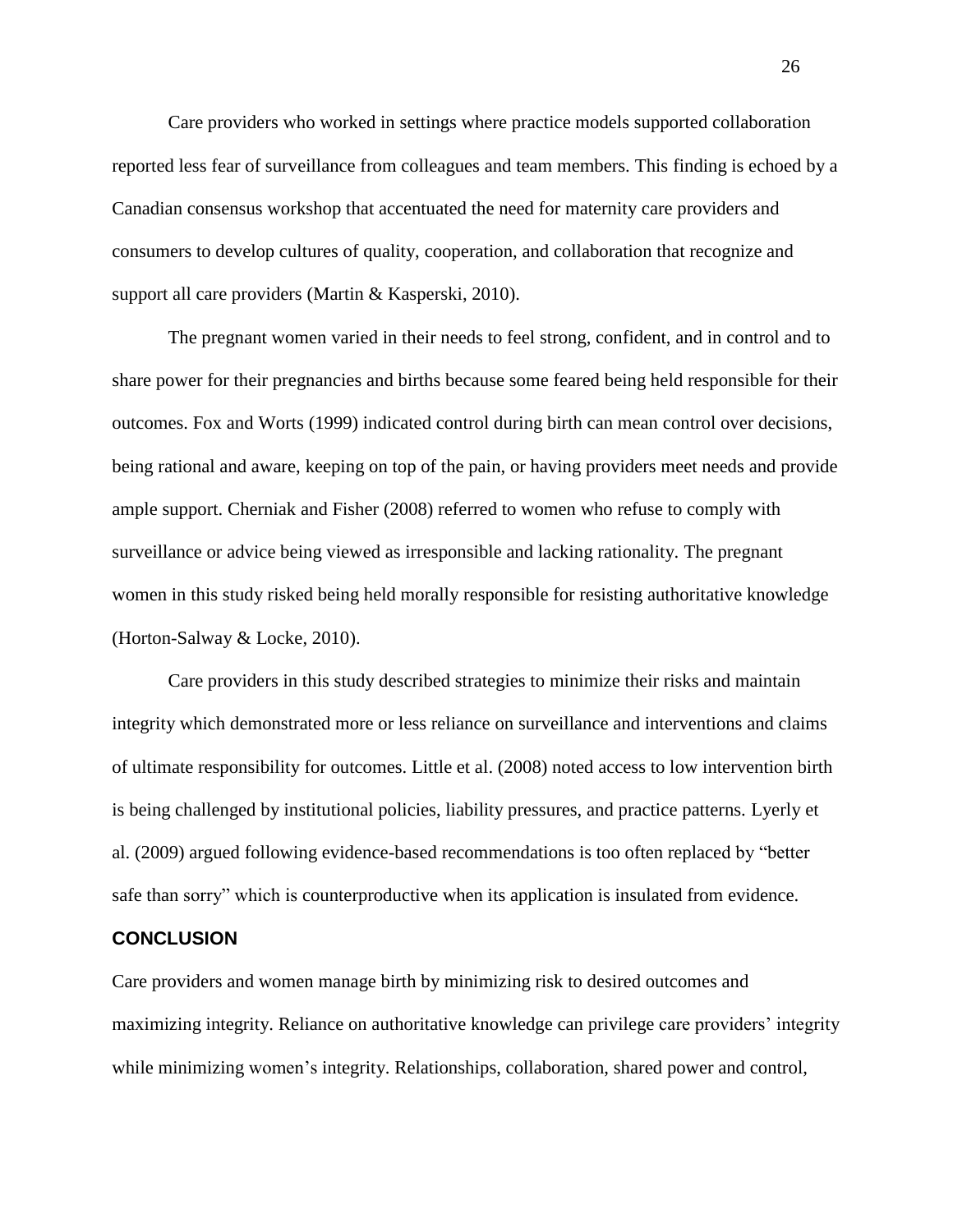attention to use of evidence, and strategies for resisting the risk discourse are central to managing pregnancy and birth. Sensitivity to how women and care providers define risks and integrity can improve outcomes for mothers, infants, and care providers.

## **Acknowledgments**

We gratefully acknowledge the support of colleagues who assisted with organizing focus groups across Canada and the health care providers and women who participated in this research.

## **Declaration of Conflicting Interests**

The authors declared no conflicts of interest with respect to the authorship and/or publication of this article.

## **Funding**

The author(s) disclosed receipt of the following financial support for the research: Canadian Institutes of Health Research # 152219.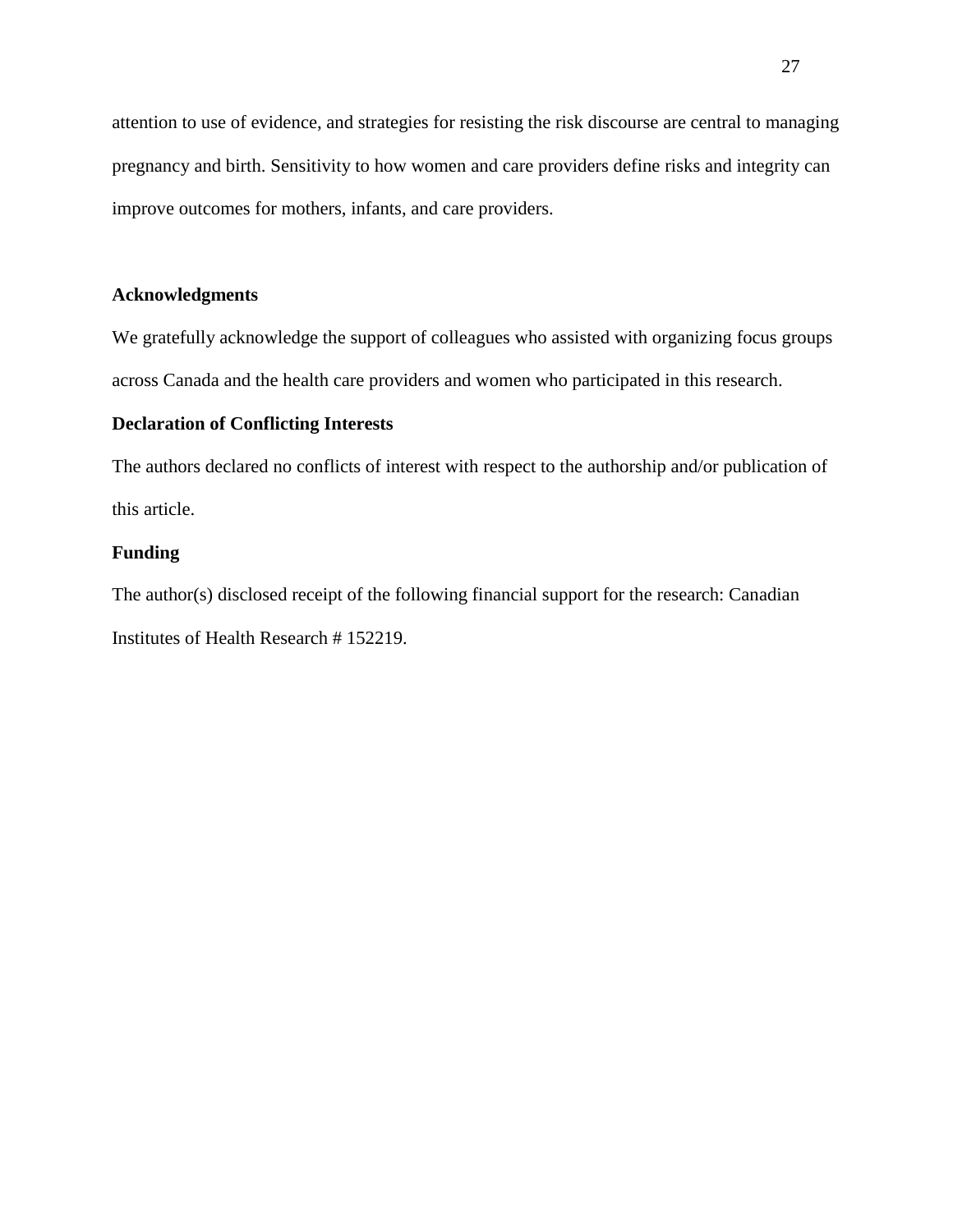#### **References**

- Adam, B, & van Loon, J. (2000). Repositioning risk: the challenge for social theory. In B. Adam U. Beck, & J. van Loon (Eds.), *The Risk Society and Beyond: Critical Issues for Social Theory* (pp. 1-23). London: Sage.
- Beck-Gernsheim, E. (1996). Life as a planning project. In S. Lash, B. Szerszynski, & B. Wynne (Eds.), *Risk, Environment and Modernity: Towards a New Ecology* (pp. 122-135). London: Sage.
- Blumer, H. (1969). *Symbolic Interactionism: Perspective and method.* Berkeley: University of California Press.
- Cahill, M. (2001). Male appropriation and medicalization of childbirth: An historical analysis. *Journal of Advanced Nursing, 33*(3), 334–342. DOI: 10.1046/j.1365-2648.2001.01669.x
- Canadian Association of Midwives. (2004). *Position Statement on Elective Cesarean Section*. Retrieved from:

http://www.canadianmidwives.org/DATA/DOCUMENT/PSElectiveCS\_ENG200406.pdf

- Canadian Institute of Health Information. (2009). *Health Indicator Reports; Cesarean section.* Canadian Institute for Health Information. Retrieved from: http://secure.cihi.ca/cihiweb/products/Healthindicators2009\_en.pdf
- Charmaz, K. (2006). *Constructing grounded theory: A practical guide through qualitative analysis.* London: Sage.
- Cherniak, D., & Fisher, J. (2008). Explaining obstetric interventionism: Technical skills, common conceptualisations, or collective countertransference? *Women's Studies International Forum, 31*, 270-277. DOI:10.1016/j.wsif.2008.05.010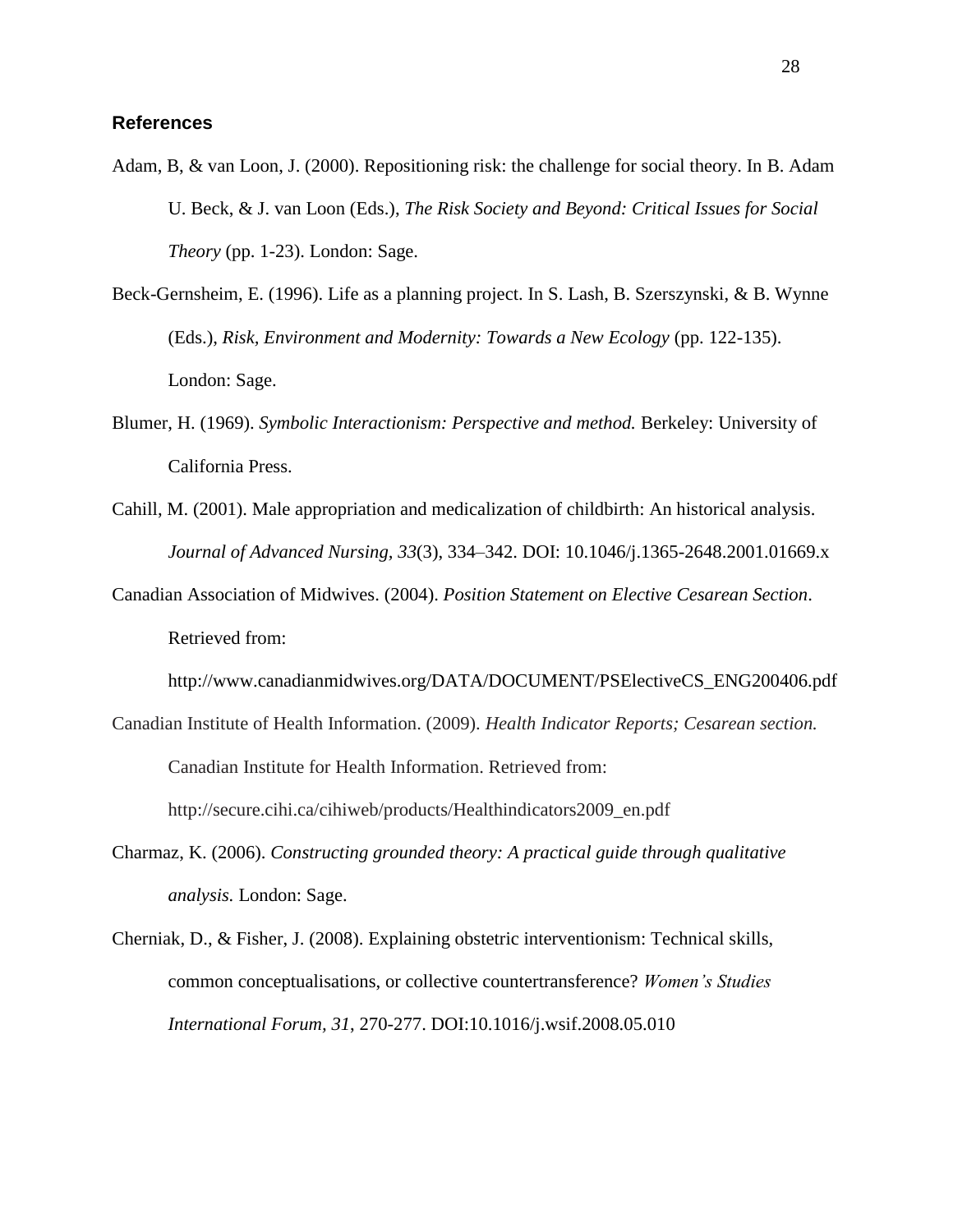Coyne, I. T. (1997). Sampling in qualitative research. Purposeful and theoretical sampling: merging or clear boundaries? *Journal of Advanced Nursing, 26*(3), 623-630. DOI: 10.1046/j.1365-2648.1997.t01-25-00999.x

- Declercq, E., & Chalmers, B. (2008). Mothers' reports of their maternity experiences in the USA and Canada. *Journal of Reproductive and Infant Psychology, 26*(4), 295-308. DOI: 10.1080/02646830802408407
- Dennis, A., & Martin, P. J. (2005). Symbolic Interactionism and the concept of power. *The British Journal of Sociology, 56*(2), *191-213.*DOI: 10.1111/j.1468-4446.2005.00055.x
- Downe, S., Simpson, L., & Trafford, K. (2007). Expert intrapartum maternity care: A metasynthesis. *Journal of Advanced Nursing, 57*(2), 127-140. DOI: 10.1111/j.1365- 2648.2006.04079.x
- Eftekhary, S., Klein, M. C., & Xu, S. Y. (2010). The life of a Canadian doula: Successes, confusion, and conflict. *Journal of Obstetrics and Gynaecology Canada, 32*(7), 642-649. Retrieved from: http://www.jogc.com
- Fox, B., & Worts, D. (2009). Revisiting the critique of medicalized childbirth: A contribution to the sociology of birth. *Gender and Society, 13*(3), 326-346. Retrieved from: http://www.jstor.org/stable/190258
- Gamble, J. A., & Creedy, D. K. (2001). Women's preference for a caesarean section: incidence and associated risks. *Birth, 28*(2), 101-110. DOI: 10.1046/j.1523-536X.2001.00101.x
- Glaser, B. (1978). *Theoretical sensitivity*. San Francisco: University of California.
- Glaser, B. (1992). *Emergence vs forcing: Basics of grounded theory analysis.* Mill Valley: Sociology Press.
- Glaser, B., & Strauss, A. (1967). *The discovery of grounded theory*. Chicago: Aldine.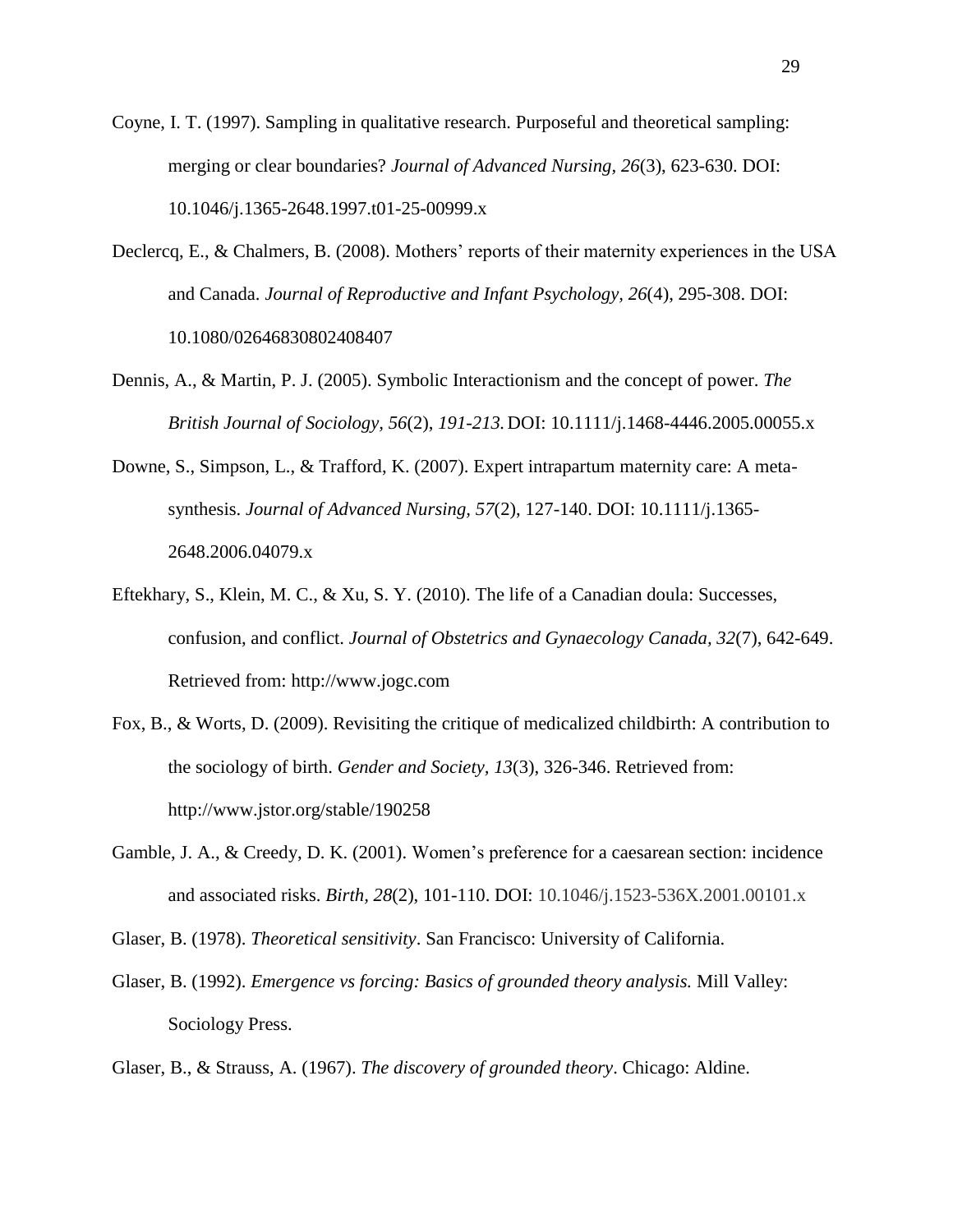Hannah, M. E. (2004). Planned cesarean section: A reasonable choice for some women? *Canadian Medical Association Journal, 170*(5), 831-814. DOI: 10.1503/cmaj.1032002

- Hewer, N., Boschma, G., & Hall, W. A. (2009). Elective caesarean section as a transformative technological process: Players, power, and context. Journal of Advanced Nursing, 65\*8), 1762-1771. DOI: 10.1111/j.1365-2648.2009.05021.x
- Horton-Salway, M, & Locke, A. (2010). 'But you might be damaging your baby': Constructing choice and risk in labour and childbirth. *Feminism & Psychology, 20*, 435-453. DOI: 10.1177/0959353510375415
- Hovey, R. B., Dvorak, M. L., Burton, T., Worsham, S., Padilla, J., Hatlie, M. J., & Morck, A. C. (2011). Patient Safety: A Consumer's Perspective. *Qualitative Health Research, 21*(5), 662-672. DOI: 10.1177/1049732311399779
- Howell-White, S. (1997). Choosing a birth attendant: The influence of a woman's childbirth definition. *Social Science & Medicine, 45*(6), 925-936. DOI: 10.1016/S0277- 9536(97)00003-8
- Janssen, P. A., Henderson, A. D., & Vedam, S. (2009). The experience of planned home birth: Views of the first 500 women. *Birth, 36*(4), 297-304. DOI: 10.1111/j.1523- 536X.2009.00357.x
- Klein, M. C., Kaczorowski, J., Hall, W. A., Fraser, W., Liston, R. M., Eftekhary, S., . . . Chamberlaine, A. (2009). The attitudes of Canadian maternity care practitioners Towards labour and birth: Many differences but important similarities. *Journal of Obstetrics and Gynaecology Canada, 31*(9), 827-840. Retrieved from: http://www.jogc.com
- Klein, M. C., Kaczorowski, J., Tomkinson, J., Hearps, S, Baradaran, N., Brant, R., and the Maternity Care Research Group. (2010). Family physicians who provide intrapartum care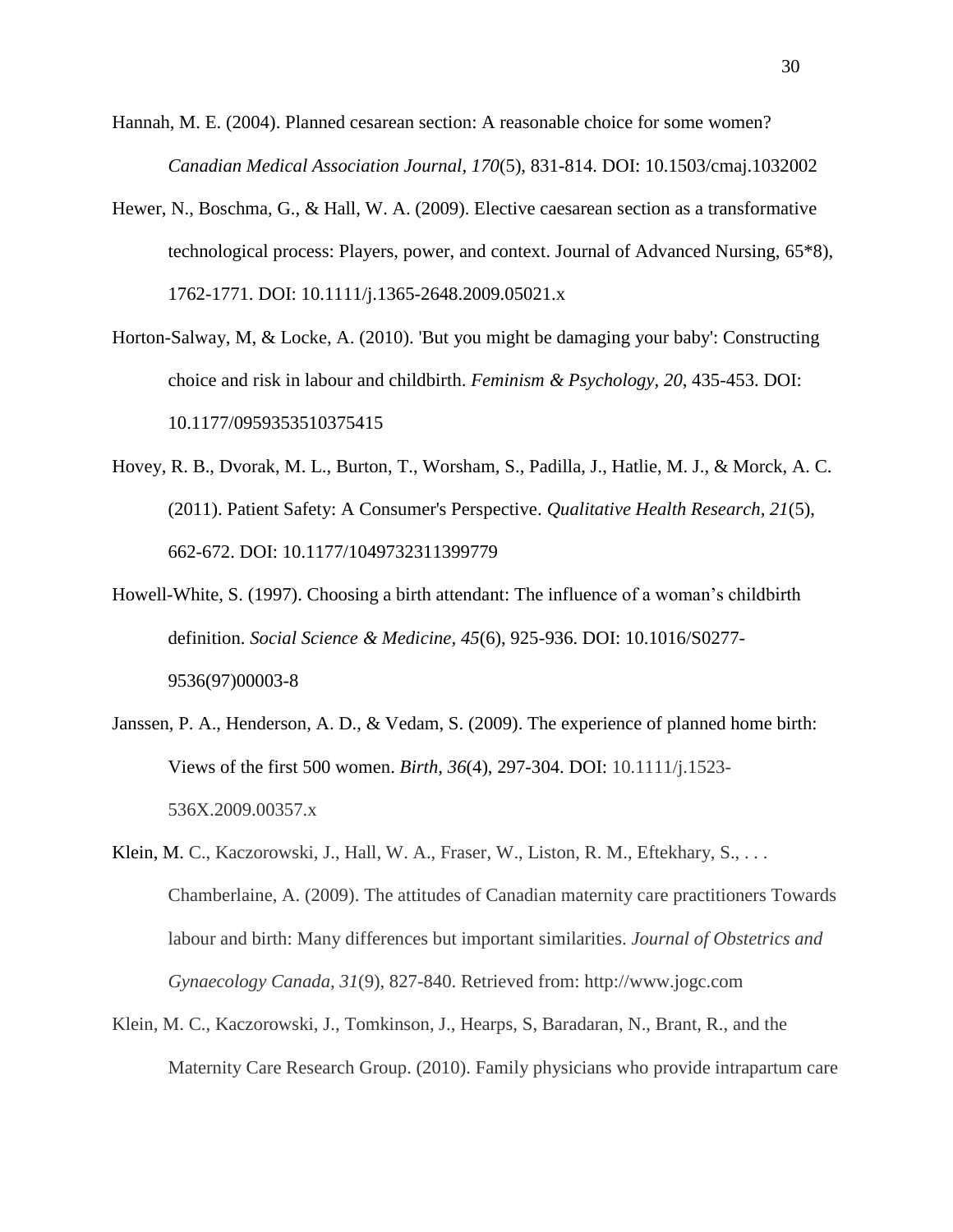and those who do not: Very different ways of viewing childbirth. *Canadian Family Physician, 57*(4), e139-e147. Retrieved from http://www.cfp.ca

- Kingdon, C., Neilson, J., Singleton, V., Gyte, G., Hart, A., Gabbay, M., & Lavender, T. (2009). Choice and birth method: mixed-method study of caesarean delivery for maternal request. *British Journal of Obstetrics and Gynaecology, 116*(7), 886-895. DOI: 10.1111/j.1471- 0528.2009.02119.x.
- Kornelsen, J. (2005). Essences and imperatives: An investigation of technology in childbirth. *Social Science & Medicine, 61*(7), 1495-1504. DOI:10.1016/j.socscimed.2005.03.007
- Kringeland, T. & Moller, A. (2006). Risk and security in childbirth. *Journal of Psychosomatic Obstetrics & Gynecology, 27*(4), 185-191. 10.1080/01674820600707594
- Little, M. O., Lyerly, A. D., Mitchell, L. M., Armstrong, E. M., Harris, L. H., Kukkla, R., & Kuppermann, M. (2008). Mode of Delivery: Toward responsible inclusion of patient preferences. *Obstetrics & Gynecology, 112*(4), 913-918. DOI: 10.1097/01.AOG.0000258285.43499.4b
- Lyerly, A. D., Mitchell, L. M., Armstrong, E. M., Harris, L. H., Kukla, R. Kuppermann, M., & Little, M. (2009). RISK and the pregnant body. *The Hastings Report, 39*(6), 34-42. Retrieved from: [http://search.ebscohost.com/login.aspx?direct=true&db=c8h&AN=2010497330&site=eh](http://search.ebscohost.com/login.aspx?direct=true&db=c8h&AN=2010497330&site=ehost-live) [ost-live](http://search.ebscohost.com/login.aspx?direct=true&db=c8h&AN=2010497330&site=ehost-live)
- Mackenzie Byers, H., & van Teijlingen E. (2010). Risk, theory, social, and medical models: A critical analysis of the concept of risk in maternity care. *Midwifery, 26*, 488-496. DOI: 10.1016/j.midw.2010.07.003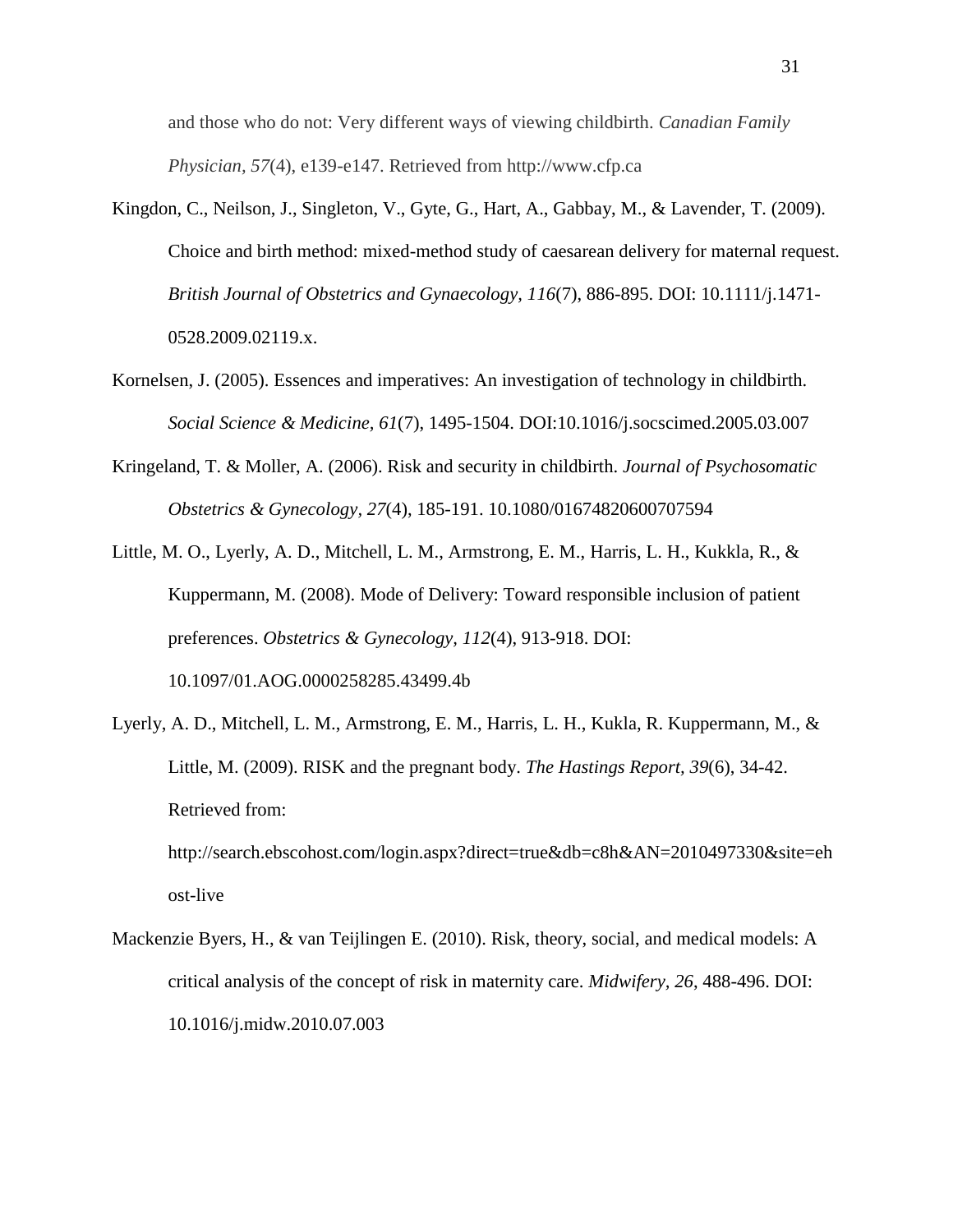- McLafferty, I. (2004). Focus group interviews as a data collecting strategy. *Journal of Advanced Nursing, 48*(2), 187-194. DOI: 10.1111/j.1365-2648.2004.03186.x
- McNiven, P., Klein, M. C., Baradaran, N., Tomkinson, J., Hearps, S., & Saxell, L. (2011). Midwives' belief in normal birth: The Canadian study of maternity care providers' attitudes toward labour and birth. *Canadian Journal of Midwifery Research and Practice, 10*(2), 11-21.
- Madriz, E. (2000). Focus groups in feminist research. In N. Denzin, & S. Lincoln (Eds.), *Handbook of qualitative research*, 2nd ed. (pp. 835-850). Thousand Oaks: Sage.
- Martin, C. M., & Kasperski, J. (2010). Developing interdisciplinary maternity services policy in Canada. Evaluation of a consensus workshop. *Journal of Evaluation in Clinical Practice, 16*, 238-245. DOI:10.1111/j.1365-2753.2009.01326.x

Nippert-Eng, C. (1996). *Home and Work*. Chicago: University of Chicago Press.

- Perinbanayagam, R. S. (1985). *Signifying acts: Structure and meaning in everyday life.* Carbondale and Edwardsville: Southern Illinois University Press.
- Pope, C., & Mays, N. (2006). *Qualitative research in health care* (3rd ed.). Oxford, UK: Blackwell Publishing Ltd.
- Public Health Agency of Canada. (2009). *What Canadian mothers say: The Canadian maternity experiences survey.* Ottawa, Ontario: Public Health Agency of Canada. Retrieved from [http://www.phac-aspc.gc.ca/rhs-ssg/pdf/survey-eng.pdf.](http://www.phac-aspc.gc.ca/rhs-ssg/pdf/survey-eng.pdf)
- Simpson, K. R., James, D. C., & Knox, G. E. (2006). Nurse-physician communication during labor and birth: Implications for patient safety. *Journal of Obstetric, Gynecologic, & Neonatal Nursing*, *35*(5), 547–56. DOI: 10.1111/j.1552-6909.2006.00075.x